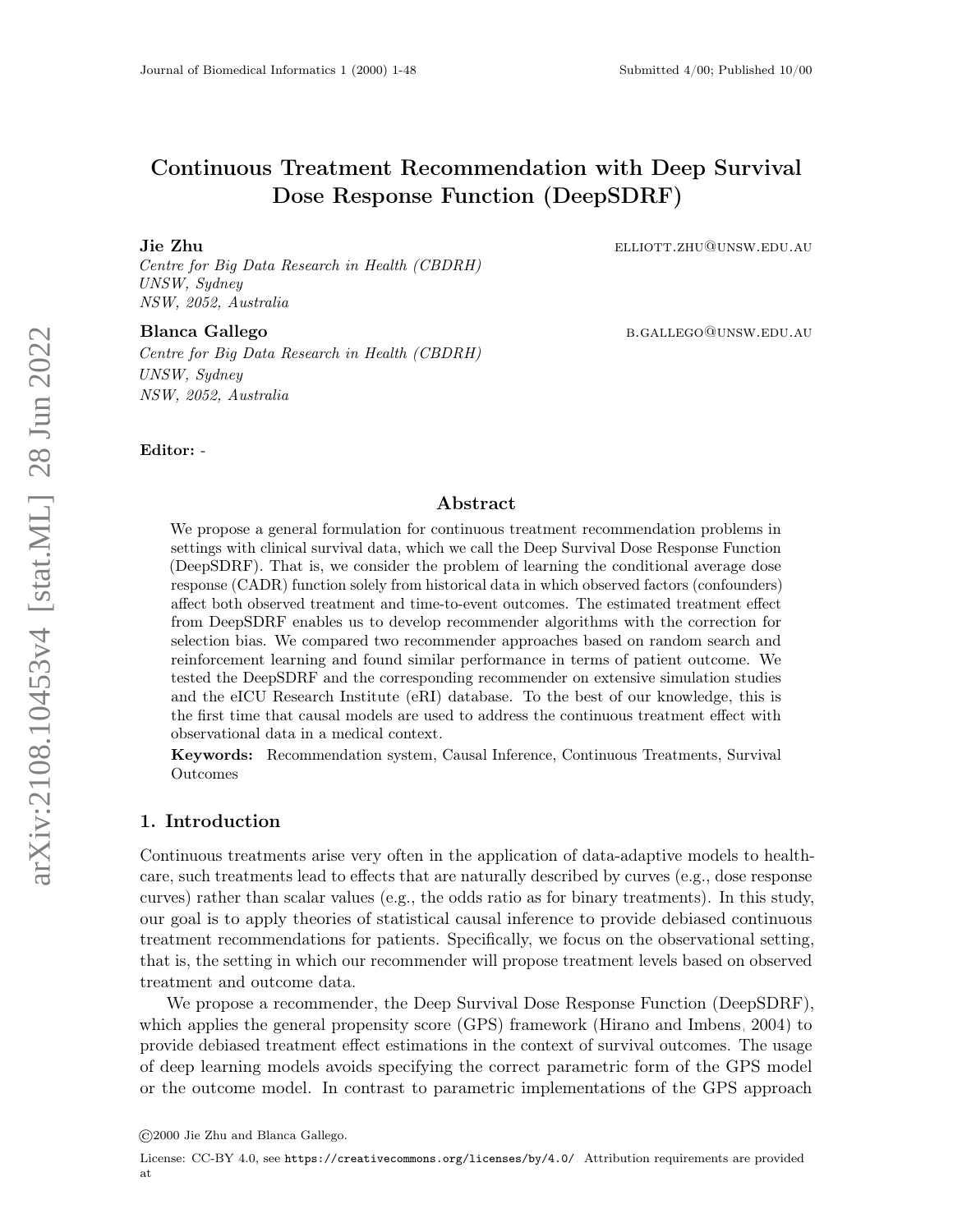[\(Bia and Mattei, 2008;](#page-22-1) [Imai and Van Dyk, 2004;](#page-22-2) [Austin, 2019\)](#page-22-3), DeepSDRF enables the estimation of treatment effect using high-dimension time series data with good accuracy. We use survival curves to form a function of treatment effect measurements, which we termed as the conditional average dose response (CADR). It has the merit of balancing the short-term improvement with long-term success, which is discussed in our previous work on estimating the survival treatment effect [\(Zhu and Gallego, 2020,](#page-23-0) [2021\)](#page-23-1).

Across simulated datasets, we show that DeepSDRF provides an effective way to recommend treatments to clinicians based on debiased treatment effect estimations. We demonstrate the application of DeepSDRF in two datasets generated using the eICU Research Institute (eRI) database [\(Pollard et al., 2018\)](#page-23-2). The first is the problem of vasopressor dosage assignment in intensive care units (ICUs) for patients diagnosed with sepsis and the second is the health economic problem of the optimal timing to send patients from the ICUs to Step Down Units (SDUs).

Our proposed work provides a flexible estimation framework for continuous treatment effect on survival outcomes using the dose response curve in the presence of high-dimensional confounders (i.e., pre-treatment covariates related to treatment assignment and outcome) In Section 2 and 3, we discuss the methodology and the study design. We present the results in Section 4 and conclude with a discussion.

## 2. Method

### 2.1 Causal inference for continuous interventions

Our major goal is to measure the effect of continuous interventions on time-to-event outcomes. This causal parameter will be used for providing causality based treatment recommendations in a dynamic clinical context to individual patients. Current approaches for estimating the effect of continuous interventions are based on regression models (i.e., the dose response function) of continuous outcomes on covariates and treatments [\(Hirano and Imbens, 2004;](#page-22-0) [Hill, 2011\)](#page-22-4) However, this approach relies entirely on the correct specification of the outcome model and is sensitive to the curse of dimensionality by inheriting the rate of convergence of the outcome regression estimator. The alternative generalised propensity score model approaches [\(Hirano and Imbens, 2004;](#page-22-0) [Imai and Van Dyk, 2004;](#page-22-2) [Galvao and Wang, 2015\)](#page-22-5) manage to correct the selection bias of the treatment assignment, but they still rely on the accurate choice of the treatment propensity model.

In contrast, doubly robust estimators [\(Scharfstein et al., 2001\)](#page-23-3) are based on modeling both the treatment and outcome processes and give consistent treatment effect estimations as long as one of these two data generating processes is accurately modeled. The doubly robust methods converge faster than their nuisance estimators (i.e., outcome and treatment models) when both models are consistently estimated; this makes them less sensitive to the curse of dimensionality and can allow for inference using flexible machine learning-based adjustment. However, standard semi-parametric doubly robust methods for estimating dose response functions rely on the parametric model of the effect curves, either by explicitly assuming a parametric dose response function [\(Robins et al., 2000;](#page-23-4) [Van der Laan and Rose, 2011\)](#page-23-5), or by projecting the true response function onto a parametric working model [\(Neugebauer and](#page-22-6) [van der Laan, 2007\)](#page-22-6) Unfortunately, the first approach can lead to substantial bias under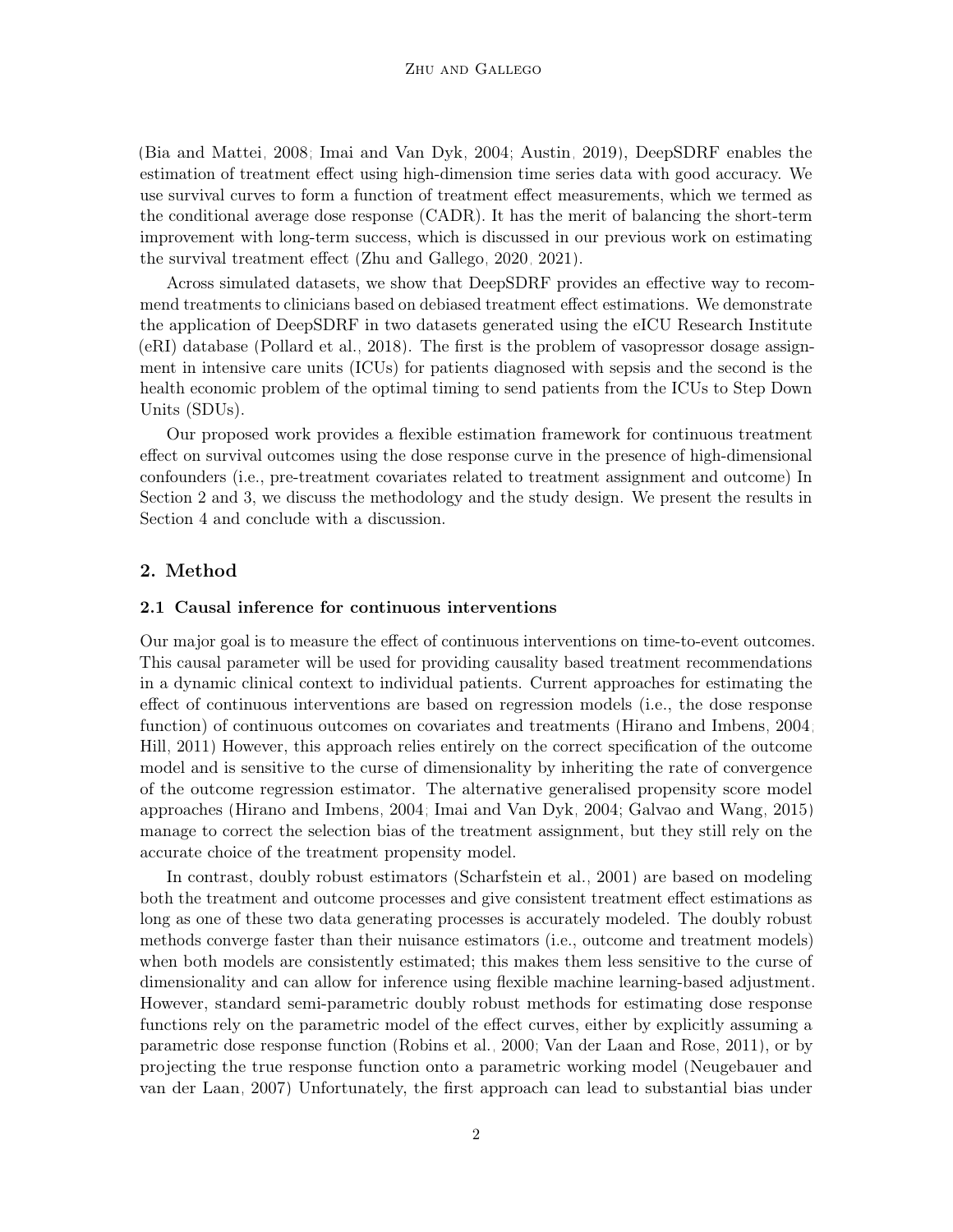model misspecification, and the second can be of limited practical use if the working model is far away from the truth.

Recent work has extended semi-parametric doubly robust methods to more complicated nonparametric and high-dimensional settings. The work of Super-Learner [\(Van der Laan](#page-23-5) [and Rose, 2011\)](#page-23-5) proposed an empirical risk minimization framework for estimator selection in causal inference problems, and particularly in the average treatment effect estimation on survival outcomes [\(Stitelman et al., 2012\)](#page-23-6) We applied this framework to estimate the conditional average treatment effect of binary interventions on survival outcomes with static covariates [\(Zhu and Gallego, 2020\)](#page-23-0) and extended the model to time-varying covariates using recurrent neural subnetworks in the working paper of Causal Dynamic Survival (CDS) model. [\(Zhu and Gallego, 2021\)](#page-23-1) In this work, we further relax the assumptions on binary treatment to estimate the effect of time-varying continuous treatments on time-to-event outcomes.

We present a framework based on the doubly robust dose response function. Our method has a two-stage implementation: in the first stage, a general propensity score (GPS) model is constructed based on the mapping between treatment and covariates; and in the second stage, we regress the estimated propensity score and the treatment on the survival outcomes, similarly to our previous studies [\(Zhu and Gallego, 2020,](#page-23-0) [2021\)](#page-23-1) Both regressions can be conducted via off-the-shelf nonparametric machine learning tools. We provide the asymptotic results of our approach with extensive simulations. We also discuss a simple method for general propensity score estimation when the probability density function of the treatment assignment process is unknown. The method is validated via simulations and an empirical database and illustrated in two case studies which will be discussed later about the sepsis treatment in intensive care units (ICUs) and the decision of early discharge from ICUs to step down units (SDUs).

#### 2.2 Conditional average dose response function for survival outcomes

We modify the concept of dose–response function for time-to-event outcomes. Formally, suppose we observe a sample  $\mathcal O$  of n independent observations generated from an unknown distribution  $P_0$ :

$$
\mathcal{O} := (X_i(t), Y_i(t), A_i(t), t_i = \min(t_{s,i}, t_{c,i})), i = 1, 2, \dots, n
$$

where  $X_i(t) = (X_{i,1}(t), X_{i,2}(t), \ldots, X_{i,d}(t)), d = 1, 2, \ldots, D$  are baseline covariates at time t,  $t = 1, 2, \ldots, \Theta$ , with  $\Theta$  being the maximum follow-up time of the study;  $A_i(t)$  is the treatment condition at time t;  $Y_i(t)$  denotes the outcome at time t,  $Y_i = 1$  if i experienced an event and  $Y_i = 0$  otherwise;  $t_i$  is determined by the event or censor time,  $t_{s,i}$  or  $t_{c,i}$ , whichever happened first. For simplicity, we drop individual indicator  $i$  in the sequel and assume  $A$  are defined on a common probability space, that  $A$  is continuously distributed with respect to Lebesgue measure on  $\mathcal A$  and that Y is a well-defined random variable (this requires that the random function  $Y(\cdot)$  be suitably measurable). One could speak of a dose–response surface measured in terms of the hazard rate at time t over a history of treatment levels  $a \in \mathcal{A}$  as:

$$
h(t,a) := Pr(Y(t) = 1 | \overline{A}(t,u) = a, \overline{X}(t,u)),
$$

which is the probability of experiencing an event in the interval  $(t-1,t]$  for individual i given the history of treatments and covariates from  $t - u$  to  $t - 1$  with u being the length of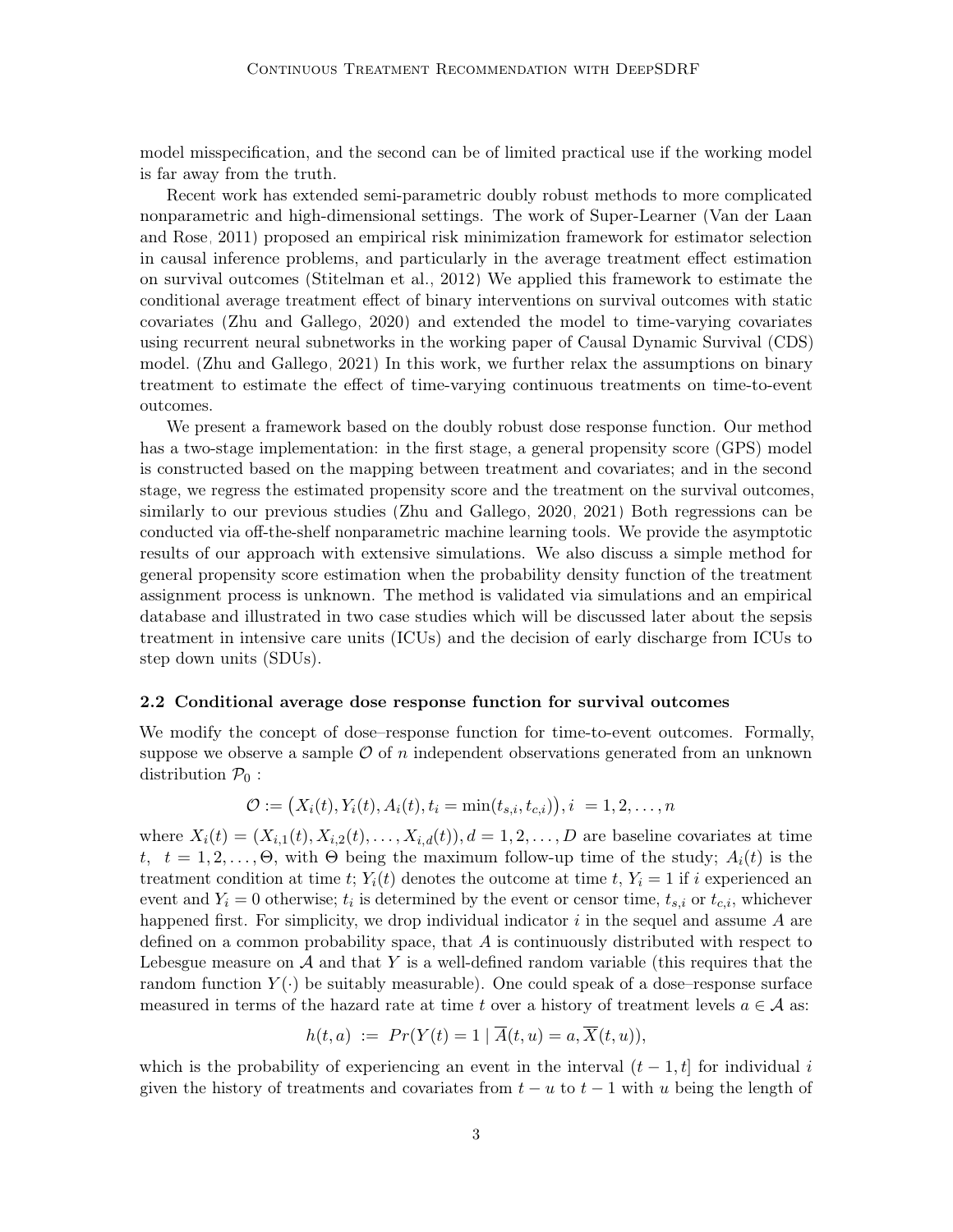the observation history. Note in the observation space  $\mathcal{O}$ , for each patient the trajectory of  $A_i(t)$  is continuous, and we denote the level at each time point as  $A(t) = a_t$ . To calculate the dose response surface, we assume the potential treatment level would be fixed at  $A(t) = a$ for all t during the follow-up period.

Thus, the probability that an uncensored individual will experience the event in time t given that they receive treatment level  $\alpha$  throughout the follow-up period can be written as a product of terms, one per period, describing the conditional probability that the event did not occur since time 0 to  $t-1$  but occur in period  $(t-1,t]$ :

$$
Pr(t_s = t | A = a) = h(t, a)(1 - h(t - 1, a)) \cdots (1 - h(0, a))
$$

$$
= h(t, a) \prod_{j=0}^{t-1} (1 - h(j, a)).
$$

<span id="page-3-2"></span>Similarly, the probability that a censored individual will experience an event after time  $t$  can be written as a product of terms describing the conditional probability that the event did not occur in any observation:

$$
s(t, a) = Pr(t_s > t | A = a)
$$
  
=  $(1 - h(t, a))(1 - h(t - 1, a)) \cdots (1 - h(0, a))$   
= 
$$
\prod_{j=0}^{t} (1 - h(j, a)).
$$
 (1)

which is also the population survival function.

We use the general propensity score (GPS) to minimize the biases associated with differences in the distribution of covariates between treatment groups [Hirano and Imbens](#page-22-0) [\(2004\)](#page-22-0). This approach consists of two steps. First, we estimate the conditional expectation of the survival outcome  $S(t, a)$  as a function of two scalar variables, the treatment level a and the GPS function  $q(\cdot)$ . Second, to estimate the dose response function at a particular level of treatment, we average this conditional expectation over the GPS at that treatment value. Specifically, let us follow the definition in Imbens' wor[kImbens](#page-22-7) [\(2000\)](#page-22-7), where the  $q(\cdot)$ , the conditional density of the treatment received, is defined as:

<span id="page-3-1"></span>
$$
g(a,x) = f_{A|X}(a|x)
$$
\n<sup>(2)</sup>

and the GPS is  $G(a, x) = g(A = a, X = x)$ . The GPS has a similar balancing property to that of the standard propensity score. For a stratum with the same value of  $g(a, X)$ , the probability of receiving treatment  $\alpha$  is independent of the value of  $X$ :

<span id="page-3-0"></span>
$$
X \perp \!\!\! \perp A = a|g(a, X).
$$

This implies that the assignment to treatment is unconfounded given the generalized propensity score:

$$
f_A(a|g(a, X), S(t, a)) = f_A(a|g(a, X)).
$$
\n(3)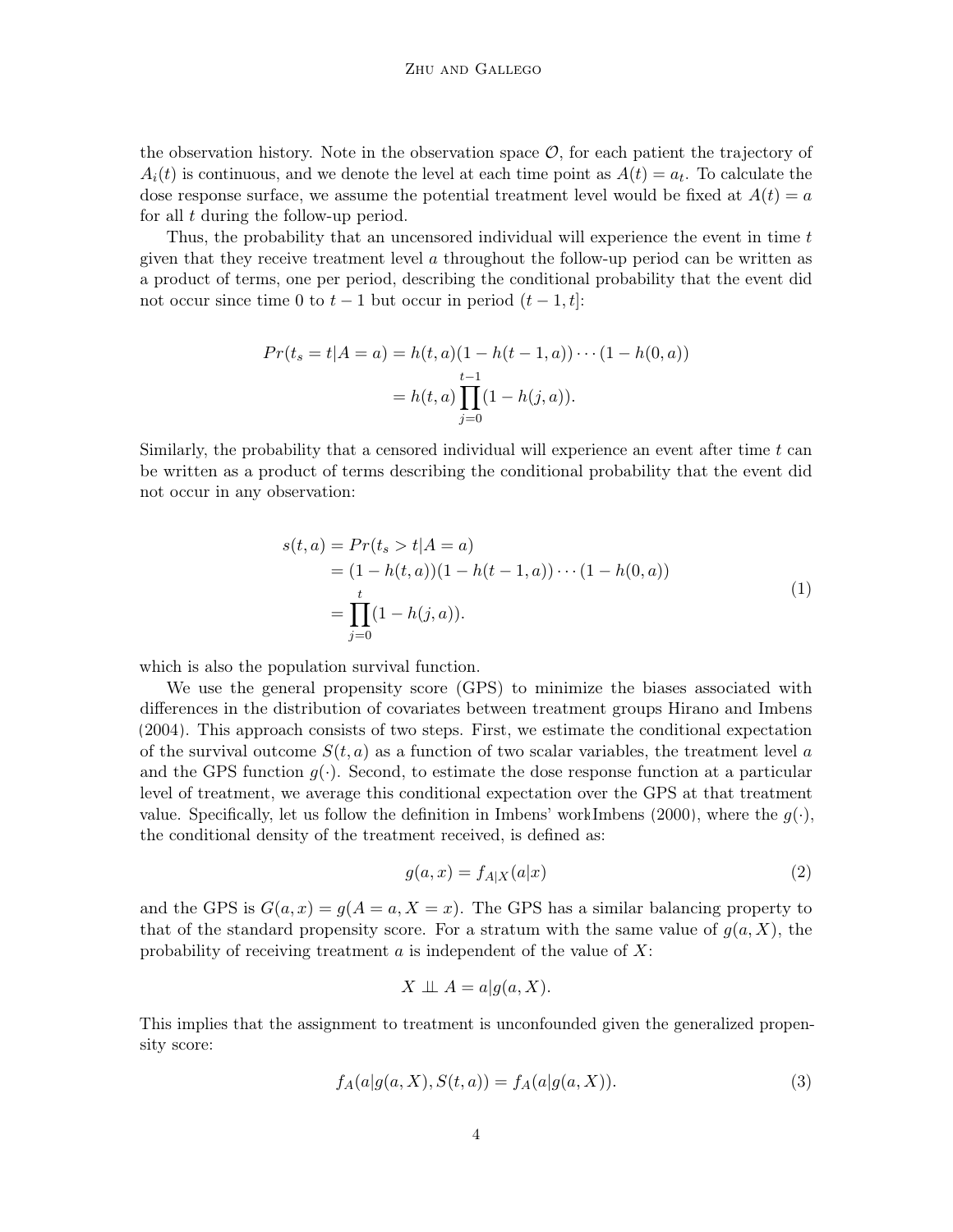Proof. The LHS of the Equation [3](#page-3-0) can be written as:

$$
f_A(a|g(a, X), S(t, a)) = \int f_A(a|x, g(a, X), S(t, a)) \, dF_X(x|S(t, a), g(a, X)).
$$

Under the assumption of weak unconfoundedness,  $f_A(a|x, g(a, X), S(t, a)) = f_A(a|x)$ , so

$$
f_A(a|g(a, X), S(t, a)) = \int g(a, x) dF_X(x|S(t, a), g(a, X)) = g(a, X).
$$

And the RHS of the Equation [3](#page-3-0) can be written as:

$$
f_A(a|g(a, X)) = \int f_A(a|x, g(a, X)) dF_X(x|g(a, X))
$$
  
= 
$$
\int f_A(a|x) dF_X(x|g(a, X))
$$
  
= 
$$
\int g(a, x) dF_X(x|g(a, X)) = g(a, X).
$$

Therefore, for each a, Equation [3](#page-3-0) holds.  $\Box$ 

Equation [3](#page-3-0) implies that if the assignment to the treatment is weakly unconfounded, given pretreatment variables  $X$ , we have:

$$
\mathbb{E}[S(t,a)|g(a,X) = g] = \mathbb{E}[S(t)|A = a, G = g)]
$$

*Proof.* Let  $f_{S(t,a)|A,g(a,X)}(\cdot|a,g)$  denotes the conditional density of  $S(t,a)$  given  $A = a$  and  $g(a, X) = g$ . Then, the Bayes rule and Equation [3](#page-3-0) tell us:

$$
f_{S(t,a)|A,g(a,X)}(s(t)|a,g) = \frac{f_A(a|S(t,a) = s(t), g(a,X) = g) f_{S(t)|g(a,X)}(s(t)|g)}{f_A(a|g(a,X) = g)}
$$
  
=  $f_{S(t,a)|g(a,X)}(s(t)|g)$ 

Hence, we have

$$
\mathbb{E}[S(t,a)|A=a, G=g] = \mathbb{E}[S(t,a)|A=a, g(A, X) = g]
$$

$$
= \mathbb{E}[S(t,a)|A=a, g(a, X) = g]
$$

$$
= \mathbb{E}[S(t,a)|g(a, X) = g].\Box
$$

Then our causal parameter of interest, the survival conditional average dose response (CADR) function with respect to a subgroup  $X = x$  can be denoted as:

$$
\psi(t,a,x) = \mathbb{E}\big[\mathbb{E}_{X=x}[S(t,a)|g(a,x) = g]\big],\tag{4}
$$

and the population survival average dose response (ADR) function will be:

$$
\Psi(t,a) = \mathbb{E}\big[\mathbb{E}[S(t,a)|g(a,X) = g]\big],
$$

In the following sections, we may drop the notation t in  $\psi(t, a, x)$  and use  $\psi(a, x)$  to indicate the entire survival CADR curve over  $t \in [1, 2, \ldots, \Theta]$  given a and x. In addition, we denote the term  $\bar{\psi}(a, x)$  to indicate the mean CADR over time, that is:

<span id="page-4-0"></span>
$$
\bar{\psi}(a,x) = \frac{1}{\Theta} \sum_{t=1}^{\Theta} \psi(t,a,x).
$$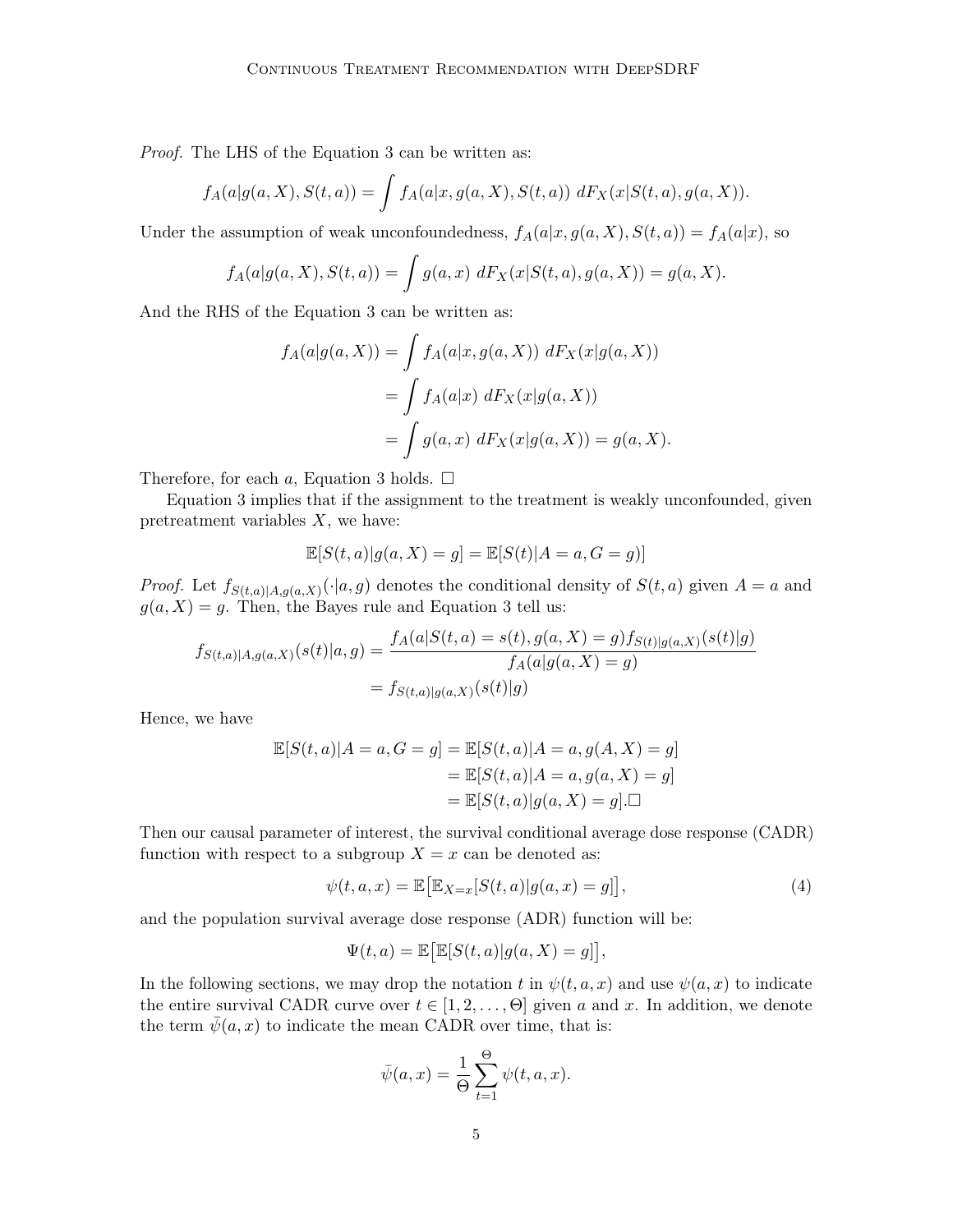#### 2.3 The deep survival dose response function

The previous section describes the approach for identifying and estimating the CADR function for survival outcomes using the GPS approach.Two functions need to be modeled: the conditional expectation  $\psi(t, A, X)$  in Equation [4](#page-4-0) and the GPS function  $g(A, X)$  in Equation [2.](#page-3-1) We propose to use an ensemble of recurrent neural networks with varying random seeds to model both quantities as an alternative to the semi-parametric and parametric models discussed in previous sections. In particular, as detailed in our previous work on modeling the survival outcom[eZhu and Gallego](#page-23-1) [\(2021\)](#page-23-1), we create the longitudinal outcome label,  $\Gamma$  as a matrix with fixed length over from  $t = 0$  to  $t = q$ :

$$
\Gamma = \begin{bmatrix} \Theta \\ \gamma \end{bmatrix},\tag{5}
$$

where  $\gamma = [Y(0), Y(1), \ldots, Y(\tau), \ldots, Y(q)]$  and  $\Theta = [\theta(0), \theta(1), \ldots, \theta(\tau), \ldots, \theta(q)], \theta(\cdot) = 1$ for  $t < \tau$  if a patient is censored or having an event at  $\tau$ ,  $\theta(\cdot) = 0$  for  $t \geq \tau$ .

We fit an ensemble of simple recurrent neural networks with input from the observed treatment trajectory of each individual and the corresponding GPS. That is  $\Gamma = f(A, G)$ , where  $\hat{G}$  is a plug-in value calculated from the estimated density function  $\hat{g}(A, X)$  based on the treatment generating process.

#### 2.3.1 Estimate of an unknown probability density function

For an unknown data generating process such as the treatment assignment process, we use the basis expansion technique for the univariate response  $a$ , and pose the conditional dense estimation (CDE) problem as a series of univariate regression problems as detailed in the FlexCode study [Izbicki and Lee](#page-22-8) [\(2017\)](#page-22-8). By taking such an approach, one can efficiently estimate conditional densities and not just expectations in high dimensions by drawing upon the techniques in high-dimensional regression.

Specifically, we will have:

<span id="page-5-0"></span>
$$
g(a_t, x) = f\left(\sum_j \beta_j(x)\phi_j(a_t)\right) \tag{6}
$$

where  $a_t$  is the observed treatment level at time t and x is defined similar as in section 2.2 as the trajectory of historical covariates from  $t - u$  to  $t - 1$  for an individual.  $\phi_i(\cdot)$  is an orthonormal basis like a Fourier or wavelet basis for functions of  $a_t \in \mathbb{R}$ . By the orthogonality property of the basis, the expansion coefficients  $\beta_j(x)$  are orthogonal projections of  $g(a_t, x)$ onto the basis vectors. We can estimate these coefficients by regressing the transformed response variables  $\phi_i(a_t)$  on predictors x for every basis function. Rather than relying on regression methods to estimate the expansion coefficients in Equation [6,](#page-5-0) we compute the coefficients jointly with a recurrent neural network that minimizes the CDE loss:

$$
L(\hat{g}, g) = \int \int \left(\hat{g}(a_t, x) - g(a_t, x)\right)^2 da_t dF_X(x).
$$

Since the true  $g(a_t, x)$  is unknown, we approximate the loss function by: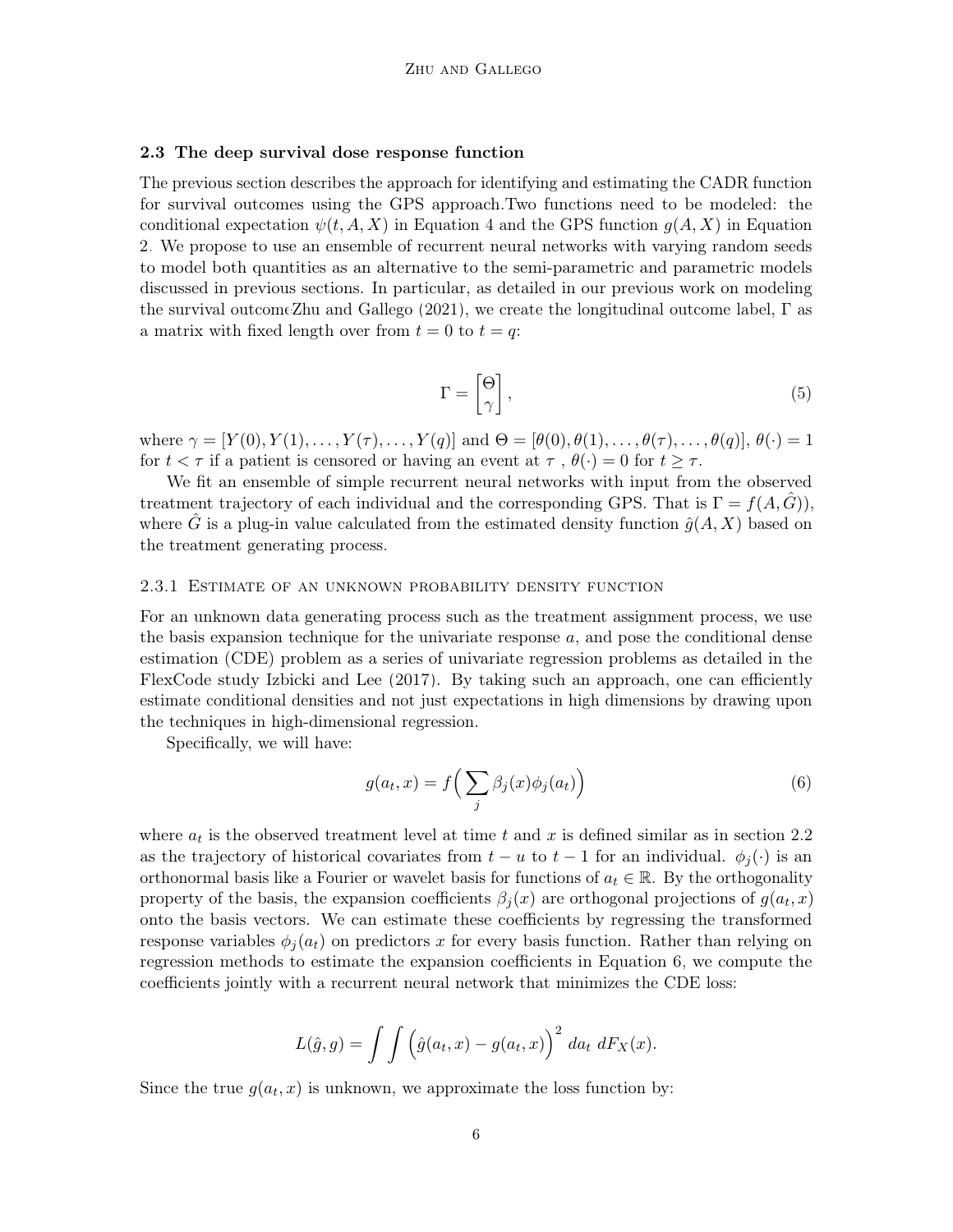$$
L(\hat{g}, g) = \frac{1}{n} \sum_{i=1}^{n} \int \hat{g}(a_t, x_i)^2 \, da_t - \frac{2}{n} \sum_{i=1}^{n} \hat{g}(a_i(t), x_i)^2
$$

using the trajectories of  $\{a, x\}$  observed in the validation dataset. In this study, we use the wavelet basis expansion as discussed in the original FlexCode study.

### 2.3.2 Choice of hyperparameters and model uncertainty

In this study, we use Bayesian optimization [\(Snoek et al., 2012\)](#page-23-7) to find the optimal hyperparameters in each model. For the survival outcome model, we tune the following hyperparameters:

- Length of the history window  $u \in [1, \Theta]$ , where  $\Theta$  is the maximum follow-up period (This parameter is fixed in the simulation study.);
- Batch size  $n \in [\min(128, N), N]$ , where N is the sample size;
- Number of dense layer  $L \in [1, \Theta]$ ;
- Number of dense layer units  $Lu \in [1, D]$ , where D is sample dimension, and;
- Number of gated recurrent units (GRU) [\(Chung et al., 2014\)](#page-22-9)  $Gu \in [1, \Theta]$ .

In addition to the above hyperparameters, the GPS model also tunes the following:

• The number of basis functions  $j \in [30, 60]$ , the choice of parameter range is by trial and error with various simulation studies that will be discussed in the later sections.

To capture the estimation uncertainty of the proposed model, we create an ensemble of  $m$  networks with the same structure but varying random seeds. Hence, the final estimate of the survival outcome will be  $Y^M = \frac{1}{n}$  $\frac{1}{m}\sum_{k=1}^m f_k(A,\hat{G})$  with each  $f_k(\cdot)$  trained with a different random seed yet on the same data. Likewise, the GPS will be modeled by  $g(a_t, x) = \frac{1}{m} \sum_{k=1}^m f_k(\sum_j \beta_j(x) \phi_j(a_t))$ . Finally, the estimation of Equation [4](#page-4-0) is given by averaging over the combination of  $m \times m$  models:

$$
\hat{\psi}(a,x) = \frac{1}{m^2} \sum_{k=1}^m \sum_{q=1}^m f_{s,k} \bigg( a, f_{g,q} \bigg( \sum_j \beta_j(x) \phi_j(a) \bigg) \bigg),\,
$$

where the subscripts s and q denote the survival and GPS models, respectively, and the calculation of the standard deviation is straightforward. In our simulation and case studies, we choose  $m = 25$  as further increasing the m does not change the confidence interval of the estimation by a meaningful amount.

#### 2.4 Integrating causal parameters with automated treatment recommendation

In clinical studies, patients are subject to different levels of risk based on their prognostic features, biomarkers, and treatments received. We generalize this assumption as follows. Let us assume that each treatment level  $\alpha$  corresponds to an independent risk function given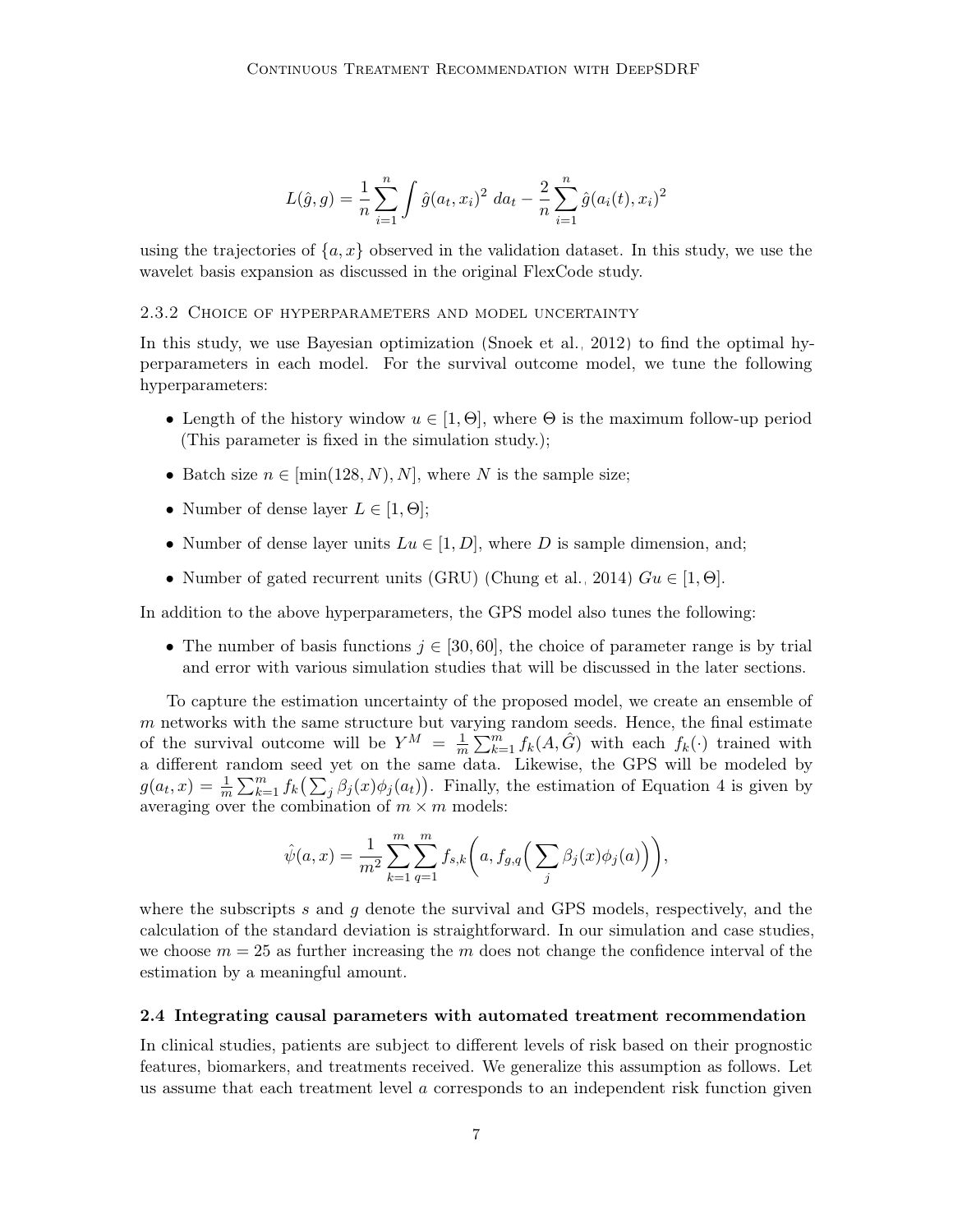<span id="page-7-0"></span>by the survival CADR function  $\psi(a, x)$ . Then, we can take the difference of the potential CADR averaged over time to calculate the personal risk ratio of prescribing one treatment option over another. We define this difference of log CADR as the recommender function:

$$
r(x, a, a') = \log(\hat{\psi}(a', x)) - \log(\hat{\psi}(a, x))
$$
\n<sup>(7)</sup>

The recommender function can be used to provide personalized treatment recommendations. We first pass a patient through the network once in treatment group  $\alpha$  and again in treatment group  $a'$  and take the difference. When a patient receives a positive recommendation  $r(x, a, a') > 0$ , treatment a leads to a higher risk of event than treatment a'. Hence, the patient should be prescribed treatment  $a'$  and vice versa.

While this approach is feasible for a set of discrete treatments, for continuous interventions we face the undesired choice to discretise the continuous treatment options. To avoid this subjective decision, we propose two methods for comparison in this study:

• Random search (RS): This approach is inspired by the random search technique for finding the optimal hyperparameters of a neural network model. Here we pose the optimal treatment option as the hyperparameters in the model. By specifying a searching space

$$
\pi := \{ \forall a' \in A \} \quad -\min(A) < a' < \max(A)
$$

bounded by the observed set of treatment levels A. We locate the optimal treatment  $a^*$  by calculating the expected recommender value  $r(x, a, a^*)$  over randomly selected  $a'$ in  $\pi$  and comparing it with the original treatment level a.

In this study, we limit the search for the optimal treatment at the commencement of the follow-up window. This is because of the fact that by varying the level of initial  $a'$ the entire survival curve will respond accordingly during the follow-up window. For fully dynamic treatment decisions, this framework can be easily extended to search  $a^*$ at the beginning of each time interval during the follow-up window.

• Reinforcement learning (RL): We performed an evaluation of the actual actions (policy) of clinicians using temporal difference learning (TD-learning) of a state-action value function  $(Q^{\pi})$  by observing all prescriptions of treatments in existing records (offline sampling) and computing the average value of each treatment option using the pseudo environment created by the estimated survival CADR function.

The advantage of TD-learning over policy iteration is that it does not require knowledge of the Markov decision process (MDP) and is model-free, which makes it possible to learn simply from sample trajectories [\(Sutton and Barto, 2018\)](#page-23-8) It was computed iteratively from actual patient episodes of successive state-action pairs using the following updating formula:

$$
Q^{\pi}(a,x) \leftarrow Q^{\pi}(a,x) + \alpha \cdot (r + \gamma \cdot Q^{\pi}(a',x') - Q^{\pi}(a,x))
$$
\n(8)

With  $Q^{\pi}(a, x)$  being the current {action, state} tuple,  $Q^{\pi}(a', x')$  the next {action, state} tuple,  $\alpha$  the learning rate, r the immediate reward and  $\gamma$ , the discount factor. We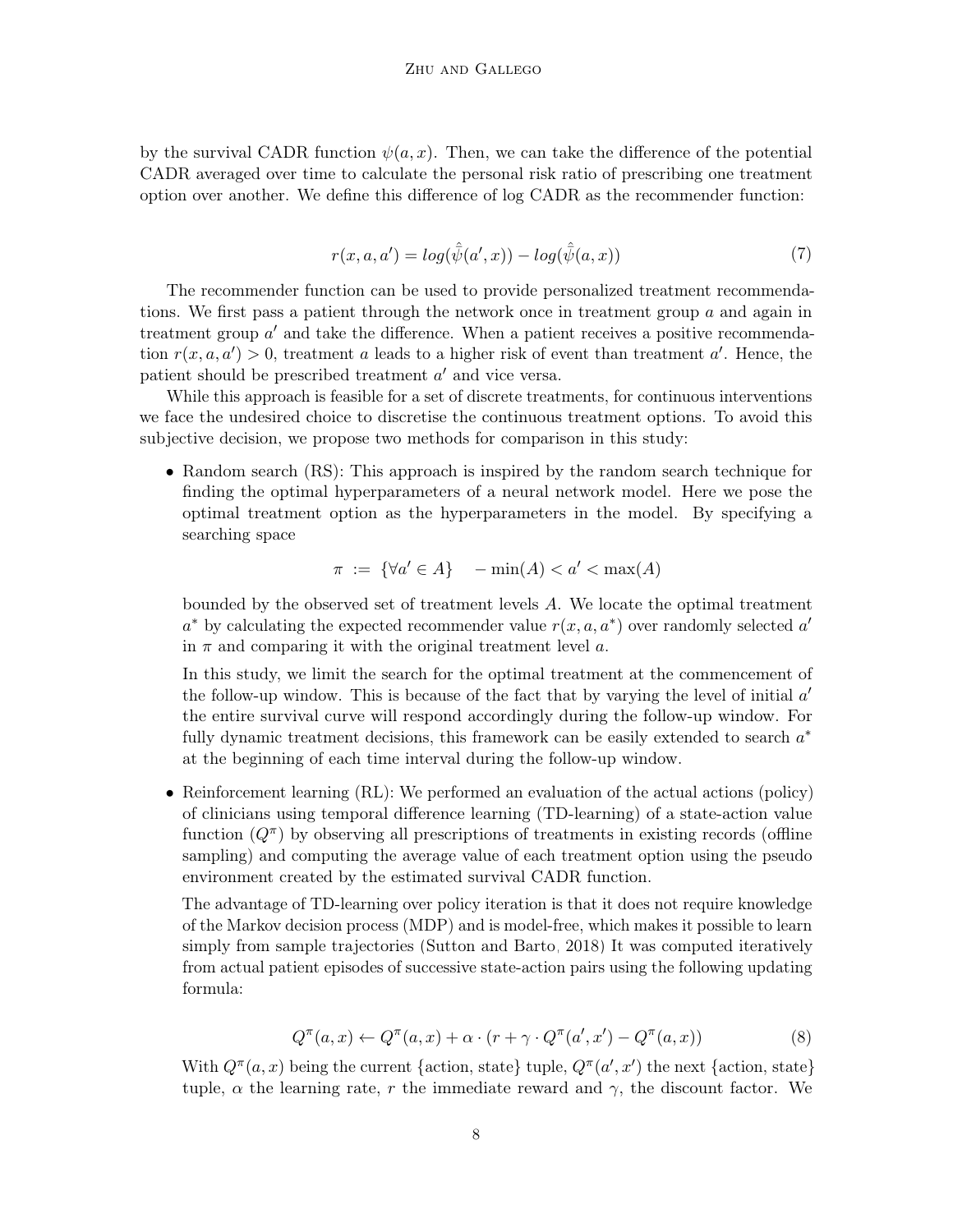choose  $\gamma = 0.99$  to model the fact that a future reward of higher survival probability is worth as much as the immediate survival probability. In this study, the state refers to the prognostic features and biomarkers observed during the history window. The immediate reward function r is defined as the recommender function  $r(x, a, a')$  in Equation [7.](#page-7-0)

We learn the optimal policy (which we call the RL policy) for the MDP using policy iteration, which identifies the decisions that maximize the expected survival outcome of patients. Policy iteration started with a random policy that was iteratively evaluated and then improved until converging to an optimal solution. After convergence, the RL policy  $\pi^*$  corresponded to the actions with the highest state action value in each state:

$$
\pi^*(x) \leftarrow \arg\max_a Q^{\pi^*}(a, x) \,\forall x
$$

Consistent with the RS approach, we estimate the optimal policy  $\pi*$  at the commencement of the follow-up window across patients. Thus, the corresponding value V of a policy  $\pi$  is computed using the one-step Bellman equation for  $V^{\pi}$  and represented the expected return when starting in x and following  $\pi$  thereafter:

$$
V^\pi(x) = \sum_{a'} g(a',x) Q^\pi(a',x)
$$

where  $Q^{\pi}(a', x) = \hat{\psi}(a, x) + r(x, a, a').$ 

In both methods, we restrict the set of actions to frequently observed treatment levels (i.e., values fall in the  $10^{th}$  to the  $90^{th}$  percentile of the observed treatment values.) taken by clinicians. As such, the resulting RL policy suggests the best possible treatment among all options chosen (relatively frequently) by clinicians.

## 3. Study Design

### 3.1 Simulation studies

Our simulation study assumes the patient's survival probability follows a standard exponential distribution with time-varying risk over time, where the conditional distribution of the hazard rate for each time interval,  $h(t, a)$ , given X and treatment level a, is

$$
h(t,a)|X \sim N(a+\sum_j x_j e^{-a\sum_j x_j}, 1), j \in 1,2,\ldots,D,
$$

and the conditional mean of  $h(t, a)$  given X is  $a + \sum_j x_j e^{-\sum_j a x_j}$ . Suppose also that the marginal distribution of X is unit exponential, thus the marginal mean of  $h(t, a)$  is obtained by integrating out the covariate to get

<span id="page-8-0"></span>
$$
\mathbb{E}[h(t,a)] = \mathbb{E}[\mathbb{E}[h(t,a)|X]] = a + \frac{D}{(a+1)^{D+1}}.
$$
\n(9)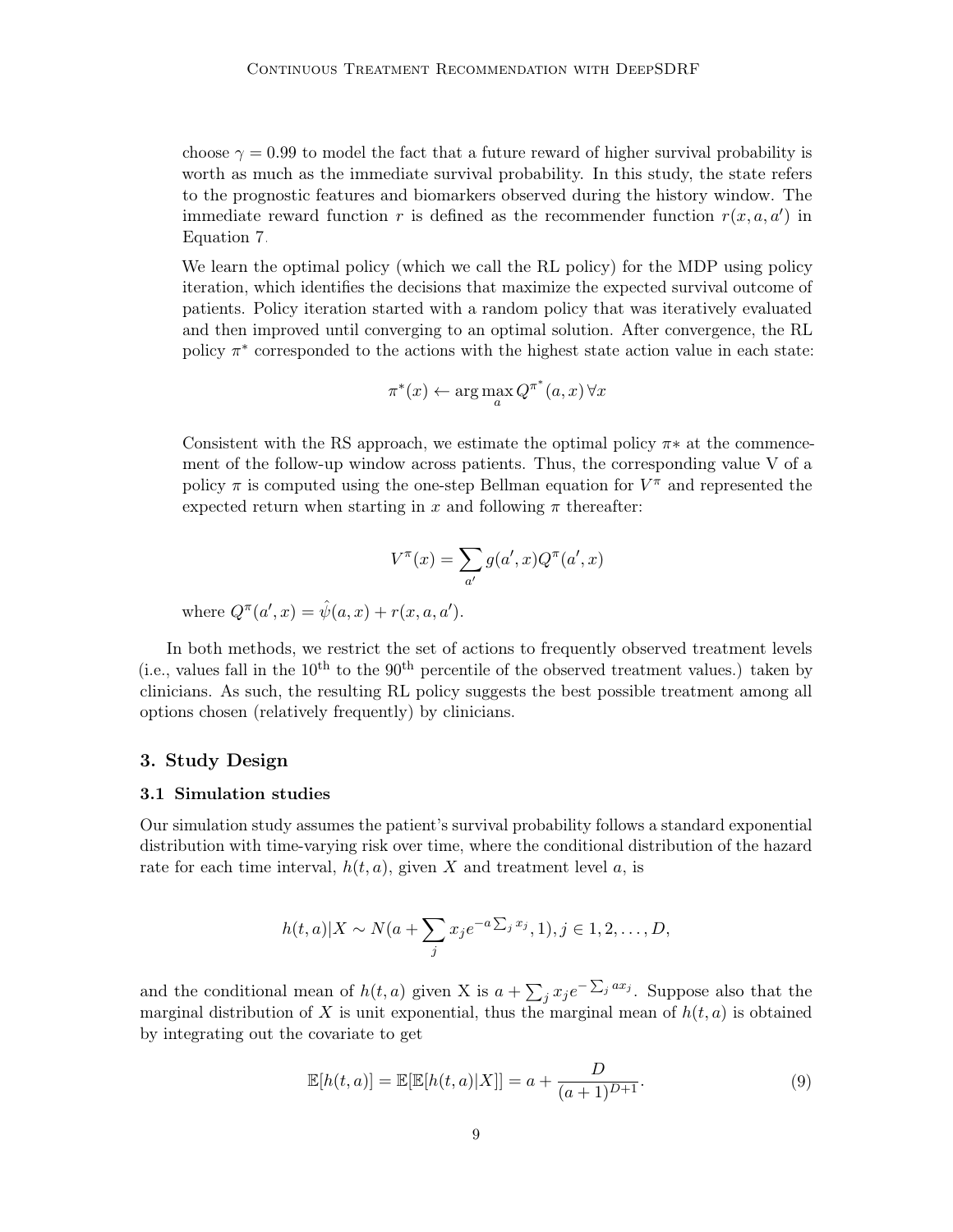The derivation is presented in Appendix A. The corresponding survival CADR function following Equation [1](#page-3-2) and [4](#page-4-0) is

$$
\psi(t, a, x) = \mathbb{E} \big[ \mathbb{E}_{X=x} \big[ \prod_{j=0}^{t} (1 - h(j, a)) | g(a, x) = g \big] \big].
$$

with  $a$  and  $x$  indicate the trajectory time-varying covariates and treatments, respectively.

We conduct simulations by generating the following variables:

- D continuous covariates  $X(0)_1, X(0)_2, \ldots, X(0)_D \sim N(0, V)$  at time 0, where V is variance of the normal distribution and  $D = d$  is the feature dimension. We update their value at time t as  $X(t)<sub>d</sub> = X(t-1)<sub>d</sub>/t<sup>0.5</sup>$  to construct the time-varying baseline;
- A continuous exposure:  $A \sim Exp(\eta/D \sum_{d=1}^{D} X(t)_{d} + (1 \eta) \cdot 0.5)$ , where  $\eta$  controls the level of overlapping. When  $\eta = 0$ , the probability of receiving the treatment is independents of  $X(0)$ ; when  $\eta = 1$ , the allocation follows the mean of  $X(t)$ ; and when  $n = 0.5$ .
- Censoring probability:  $C(t) = \exp(-\frac{\log(t)}{\lambda})$  $\frac{g(t)}{\lambda}$ , where  $\lambda = 30$ ;
- Survival probability given by Equation [9:](#page-8-0)  $S(t) = \prod_{j=0}^{t} (1 h(j, a))$ ;
- An event indicator generated using root-finding [\(Zhu and Gallego, 2020\)](#page-23-0) at each time t:  $E(t) = I(S(t) < U \sim \text{Uniform}(0, 1)),$  with the event time defined by  $T = t$  if  $E(t) =$ 1, otherwise  $T = \max(T) + 1$ ;
- A censoring indicator generated using the root-finding technique:  $CE(t) = I(C(t))$  $U \sim$  Uniform(0, 1)), with the censoring time defined by  $C = t$  if  $CE(t) = 1$ , otherwise  $C =$  $max(T)$ ;
- Survival outcome given by indicator function:  $Y = I(T \leq C)$ , and;
- The maximum follow up time is 12 time steps.

A series of experiments were conducted by changing the following parameters:  $V \in$  $\{0.5, 1, 2\}, D \in \{4, 8, 20, 40\}, \eta \in \{0.1, 0.5, 1\}, N \in \{1000, 3000, 5000\}.$  In addition to the simulation parameters, we also test the effect of the length of the history window on the accuracy of the estimated survival CADR. In particular, we investigate the length of the history window of size  $H = \{1, 3, 6\}$ . Our default data generation model is created with  $V = 0.5, D = 8, \eta = 0.5, N = 3000$ , and  $H = 1$ . For each scenario, we generate a training sample and a testing sample of the same size with the same parameters but different random seeds. All evaluations are based on testing samples.

## 3.2 Databases and empirical study design

We performed retrospective empirical analyses using two cohorts described in Table 1: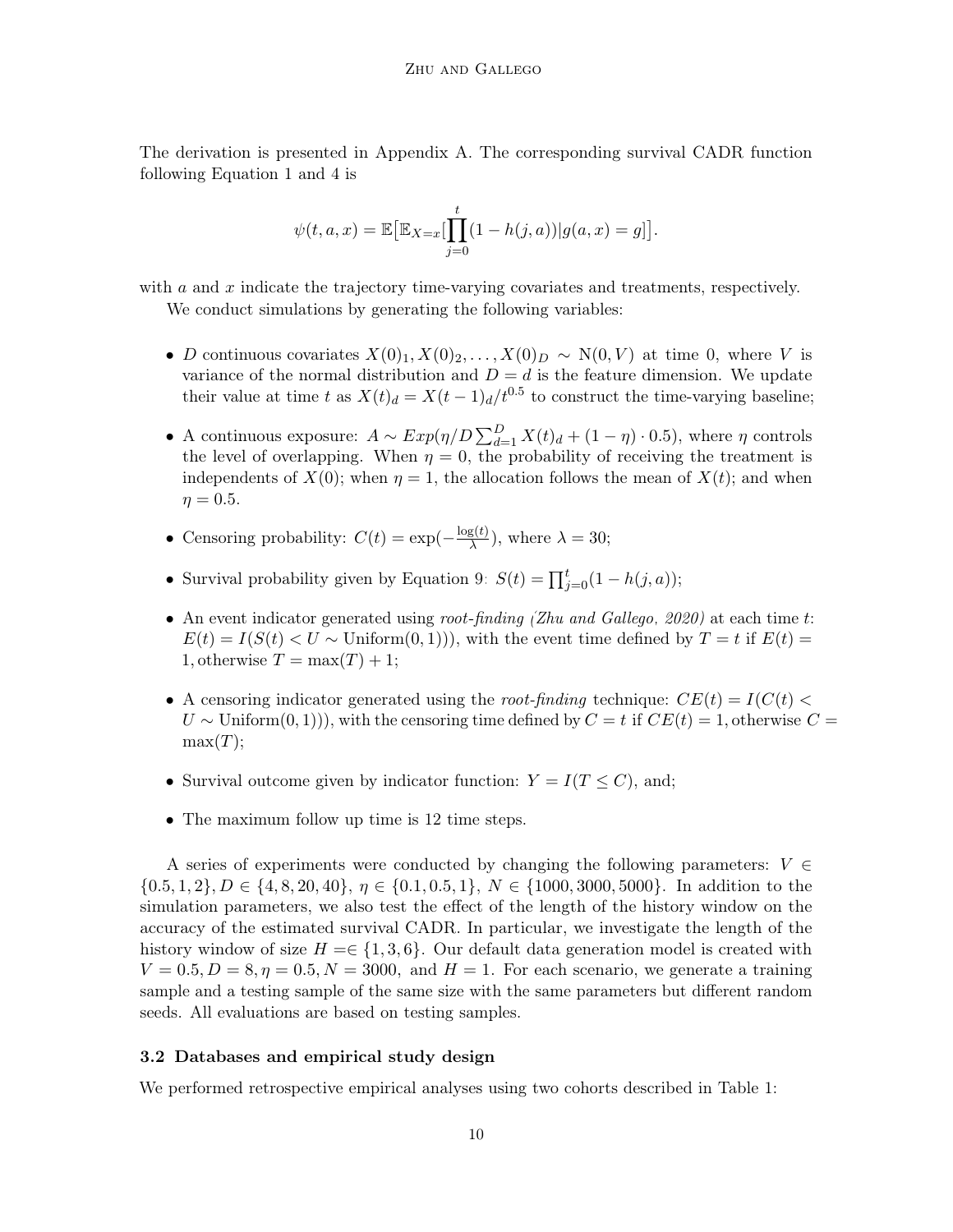|                                      | Count           | Mean  | SD     | 0.25  | 0.75  |
|--------------------------------------|-----------------|-------|--------|-------|-------|
| eRI Vasopressor                      |                 |       |        |       |       |
|                                      |                 |       |        |       |       |
| Unique ID                            | 6.225           |       |        |       |       |
| Rows                                 | 98,716          |       |        |       |       |
| Features                             | 43              |       |        |       |       |
| Death $(1 = Yes, 0 = No)$            | 459 (7.4%)      |       |        |       |       |
| Vasopressor Dosage $(\mu g/kg/min)$  |                 | 0.29  | 1.913  | 0.00  | 0.14  |
| Follow-Up Hours (up to 48 hours)     |                 | 35.16 | 20.354 | 16.00 | 52.00 |
| eRI Early Discharge                  |                 |       |        |       |       |
|                                      |                 |       |        |       |       |
| Unique ID                            | 3.527           |       |        |       |       |
| Rows                                 | 22,147          |       |        |       |       |
| Features                             | 43              |       |        |       |       |
| Discharge $(1 = 0$ ther, $0 =$ Home) | $1,310(37.1\%)$ |       |        |       |       |
| <b>ICU</b> Hours                     |                 | 25.13 | 13.899 | 16.00 | 32.00 |
| Follow-Up Hours (up to 180 hours)    |                 | 58.87 | 41.384 | 24.00 | 84.00 |

Table 1: Descriptive statistics for databases.

The outcome and treatment variables of each database are shaded in gray.

- The multicenter explantory cohort study utilizing ICU patients in the eICU Research Institute (eRI) database with complete hospitalization between January 1, 2007 and March 31, 2011. Detailed descriptions of the eRI database are provided in the original data report. [\(Pollard et al., 2018\)](#page-23-2) In the first eRI cohort study, we tackle the problem of the optimal treatment strategies for sepsis in ICU as initially presented by Komorowski [\(Komorowski et al., 2018\)](#page-22-10) from the angle of causal inference by assigning the treatment with the highest expected gain in average survival probability over a period of 48 hours. This cohort (eRI Vasopressor) includes 6,225 patients with eRI who experienced sepsis according to the Sepsis-3 definition [\(Singer et al., 2016\)](#page-23-9) and having been treated with vasopressors. The interaction between the vasopressor dosage and the mortality of patients up to 48 hours in ICU was modeled.
- In hospitals, Step Down Units (SDUs) provide an intermediate level of care between the Intensive Care Units (ICUs) and the general medical-surgical wards. Because SDUs are less richly staffed than ICUs, they are less costly to operate; however, they also are unable to provide the level of care required by the sickest patients. Using the eRI dataset, we generated the third cohort (eRI Early Discharge) with 3,527 patients that have been sent to SDUs to understand whether and when the SDUs should be used. We modeled the relationship between the length of stay in ICU (ICU hours) and the terminal discharge status (i.e., discharged to home or not) of these patients in SDUs up to 180 hours. Compared to the previous study [\(Armony et al., 2013\)](#page-21-0) which models the flow dynamics between the ICU and SDU to find the optimal allocation of patients to SDU, our model demonstrates the decision should be based on the optimal timing to send a patient to SDU when the terminal outcome can be potentially improved. We detailed the inclusion criteria of eRI cohorts in Appendix D.

### 3.3 Model evaluation and benchmark

The performance of DeepSDRF is assessed with simulation studies using the three metrics described below: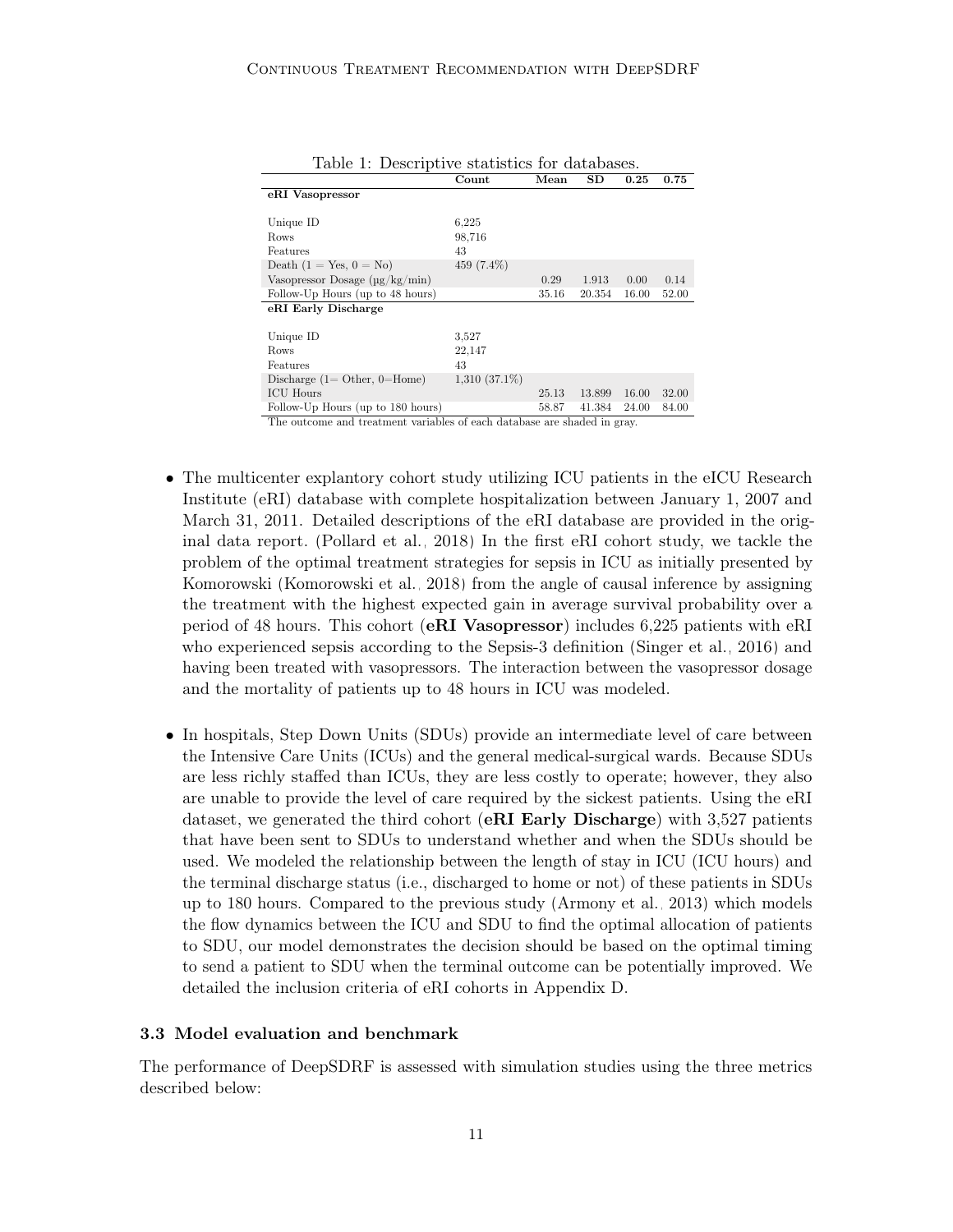Absolute percentage bias (Bias): Defined as the absolute percentage bias in the estimated conditional average treatment effect:

Bias(t) = 
$$
\frac{1}{N} \sum_{i} \left| \frac{\hat{\psi}_i(t) - \psi_i(t)}{\psi_i(t)} \right|
$$

Coverage ratio: Refers to the percentage of times that the true treatment effect lies within the 95% quantile intervals of the posterior distribution of the estimated individual treatment effect.

$$
\(\operatorname{coverage}(t) = \frac{1}{N} \sum_{i} I(|\hat{\psi}_i(t) - \psi_i(t)| < CI_i(t))
$$

where I is an indicator function,  $I = 1$  if  $I(\cdot)$  is true and 0 otherwise. CI is the 95% quantile interval of the estimations.

Root-mean-square error (RMSE): Refers to the expected mean squared error of the estimated individual treatment effect:

RMSE(t) = 
$$
\frac{1}{N} \sum_{i} (\hat{\psi}_i(t) - \psi_i(t))^2.
$$

To test the performance of DeepSDRF on the estimation of conditional average dose response (CADR), we repeated and averaged the results from 50 iterations of each simulation. The performance of DeepSDRF was benchmarked against a plain recurrent neural network with survival outcome as described in the benchmark algorithms in our previous work [\(Zhu](#page-23-1) [and Gallego, 2021\)](#page-23-1): the survival recurrent neural network (SNN), which uses the standardised value of the original features as the regressor instead of using the GPS and the treatment level. We conducted the study using Python 3.9.0 with Tensorflow 2.5.0 [\(Abadi et al.,](#page-21-1) [2016\)](#page-21-1) (code available at <https://github.com/EliotZhu/DeepSDRF>). To handle the problem of partial observability in the time series data, we use the masking layers as described in previous studies. [\(Che et al., 2018;](#page-22-11) [Zhu and Gallego, 2021\)](#page-23-1)

### 4. Simulation Results

## 4.1 Potential outcome estimation performance of Deep Survival Dose Response Function

We compared the performance of DeepSDRF with the plain recurrent neural network for survival outcomes (SNN) in Table [2.](#page-12-0) Across four values of sample dimensions, DeepSDRF has significantly outperformed SNN across the three captured metrics. In particular, our proposed causal model has approximately doubled the coverage ratio for the true treatment effect for treatment values in the 15th (included) to the 85th (included) percentile of observed treatment levels. In Figure [1,](#page-12-1) we plot the conditional average dose response (CADR) for both models by treatment levels and time and compared them to the truth. In addition to the nominal estimation performance on CADR, DeepSDRF also has better performance in estimating the individual dose response (IDR), and its RMSE is only one-fifth of the SNN.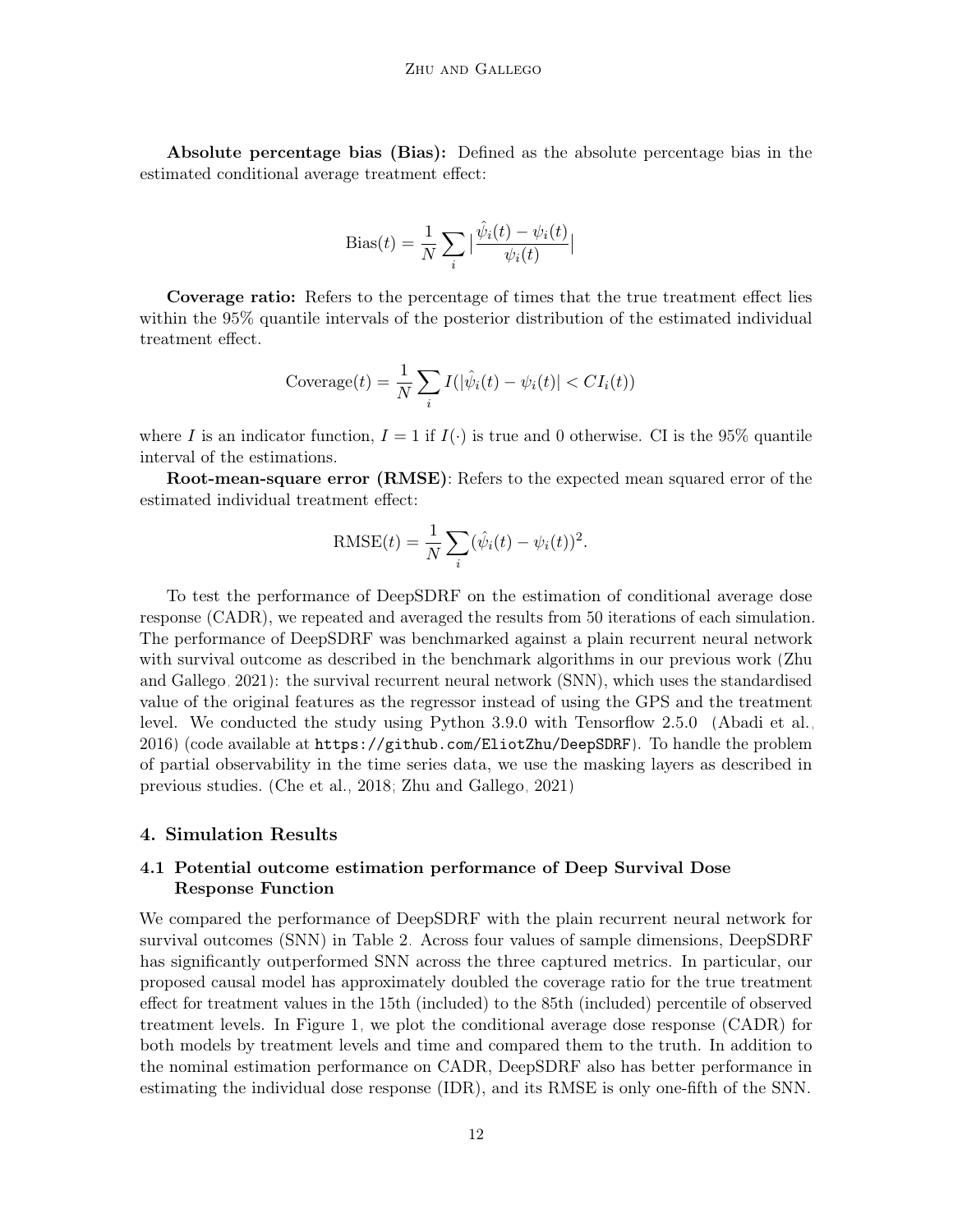### <span id="page-12-0"></span>Table 2: Simulation study results.

| Model                                                |                          | DeepSDRF                 |                          | <b>SNN</b>               |                          |                     |  |
|------------------------------------------------------|--------------------------|--------------------------|--------------------------|--------------------------|--------------------------|---------------------|--|
|                                                      | <b>Bias</b>              | Coverage                 | <b>RMSE</b>              | <b>Bias</b>              | Coverage                 | <b>RMSE</b>         |  |
| By level of dimension $(D)$                          |                          |                          |                          |                          |                          |                     |  |
|                                                      |                          |                          |                          |                          |                          |                     |  |
| $\overline{\bf 4}$                                   | $0.062$ $(0.002, 0.121)$ | 0.716(0.663, 0.769)      | $0.054$ $(0.053, 0.055)$ | 0.104(0.000, 0.212)      | 0.494(0.441, 0.547)      | 0.236(0.233, 0.239) |  |
| 8                                                    | 0.061(0.000, 0.124)      | $0.607$ $(0.561, 0.654)$ | 0.043(0.042, 0.044)      | 0.095(0.091, 0.111)      | $0.398$ $(0.362, 0.434)$ | 0.225(0.221, 0.229) |  |
| 20                                                   | $0.063$ $(0.009, 0.117)$ | 0.614(0.604, 0.623)      | 0.047(0.047, 0.048)      | 0.119(0.105, 0.133)      | 0.336(0.298, 0.374)      | 0.218(0.216, 0.221) |  |
| 40                                                   | $0.068$ $(0.010, 0.125)$ | 0.632(0.589, 0.674)      | 0.052(0.052, 0.053)      | 0.129(0.100, 0.158)      | 0.376(0.296, 0.456)      | 0.242(0.239, 0.245) |  |
|                                                      |                          |                          |                          |                          |                          |                     |  |
| By level of overlap $(\eta)$                         |                          |                          |                          |                          |                          |                     |  |
|                                                      |                          |                          |                          |                          |                          |                     |  |
| Low $(\eta = 0.1)$                                   | $0.062$ $(0.002, 0.121)$ | 0.716(0.562, 0.869)      | $0.054$ $(0.053, 0.055)$ | 0.104(0.000, 0.212)      | 0.494(0.241, 0.747)      | 0.236(0.233, 0.239) |  |
| Medium ( $\eta = 0.5$ )                              | 0.061(0.000, 0.124)      | 0.607(0.561, 0.654)      | 0.043(0.042, 0.044)      | 0.095(0.091, 0.111)      | $0.398$ $(0.362, 0.434)$ | 0.225(0.221, 0.229) |  |
| <b>High</b> $(\eta = 1.0)$                           | 0.235(0.019, 0.450)      | 0.560(0.360, 0.759)      | $0.077$ $(0.076, 0.078)$ | 0.293(0.000, 0.66)       | 0.331(0.104, 0.558)      | 0.294(0.291, 0.297) |  |
|                                                      |                          |                          |                          |                          |                          |                     |  |
| By sample size $(N)$ under high level of overlap     |                          |                          |                          |                          |                          |                     |  |
|                                                      |                          |                          |                          |                          |                          |                     |  |
| 10000                                                | 0.277(0.000, 0.624)      | 0.799(0.642, 0.956)      | $0.073$ $(0.072, 0.075)$ | 0.331(0.000, 0.751)      | $0.756$ $(0.581, 0.930)$ | 0.235(0.232, 0.239) |  |
| 3000                                                 | 0.235(0.019, 0.450)      | 0.560(0.360, 0.759)      | $0.077$ $(0.076, 0.078)$ | 0.293(0.000, 0.660)      | 0.331(0.104, 0.558)      | 0.294(0.291, 0.297) |  |
| 1000                                                 | 0.236(0.053, 0.419)      | 0.394(0.212, 0.576)      | 0.135(0.134, 0.136)      | 0.279(0.000, 0.641)      | 0.275(0.145, 0.406)      | 0.310(0.308, 0.312) |  |
|                                                      |                          |                          |                          |                          |                          |                     |  |
| By length of history window (H) in the outcome model |                          |                          |                          |                          |                          |                     |  |
|                                                      |                          |                          |                          |                          |                          |                     |  |
| 1                                                    | 0.061(0.000, 0.124)      | 0.607(0.561, 0.654)      | 0.043(0.042, 0.044)      | 0.095(0.091, 0.111)      | 0.398(0.362, 0.434)      | 0.225(0.221, 0.229) |  |
| 3                                                    | 0.080(0.022, 0.138)      | 0.651(0.501, 0.801)      | $0.081$ $(0.079, 0.082)$ | $0.072$ $(0.000, 0.167)$ | 0.527(0.392, 0.661)      | 0.161(0.159, 0.163) |  |

6 0.081 (0.000,0.174) 0.764 (0.590,0.938) 0.088 (0.086,0.090) 0.059 (0.000,0.124) 0.680 (0.532,0.827) 0.156 (0.154,0.157)

Estimation standard deviation by sample size (N) under high level of confounding

|       | DeepSDRF(SD)       | SNN(SD)             |
|-------|--------------------|---------------------|
| 10000 | 0.044(0.034.0.054) | 0.053(0.029.0.076)  |
| 3000  | 0.026(0.015.0.037) | 0.067(0.039, 0.095) |
| 1000  | 0.014(0.008.0.020) | 0.141(0.088, 0.194) |

All metrics are averaged over 50 simulations for treatment values in the 15th (included) to the 85th (included) percentile of observed levels under the default parameters except for the sample size  $(N)$  and the overlap level  $(O="High')$ . The shaded row indicates the default scenario.



<span id="page-12-1"></span>Figure 1: Conditional average dosage response function by benchmark models. Results from DeepSDRF and SNN are from one randomly selected simulation under the default scenario.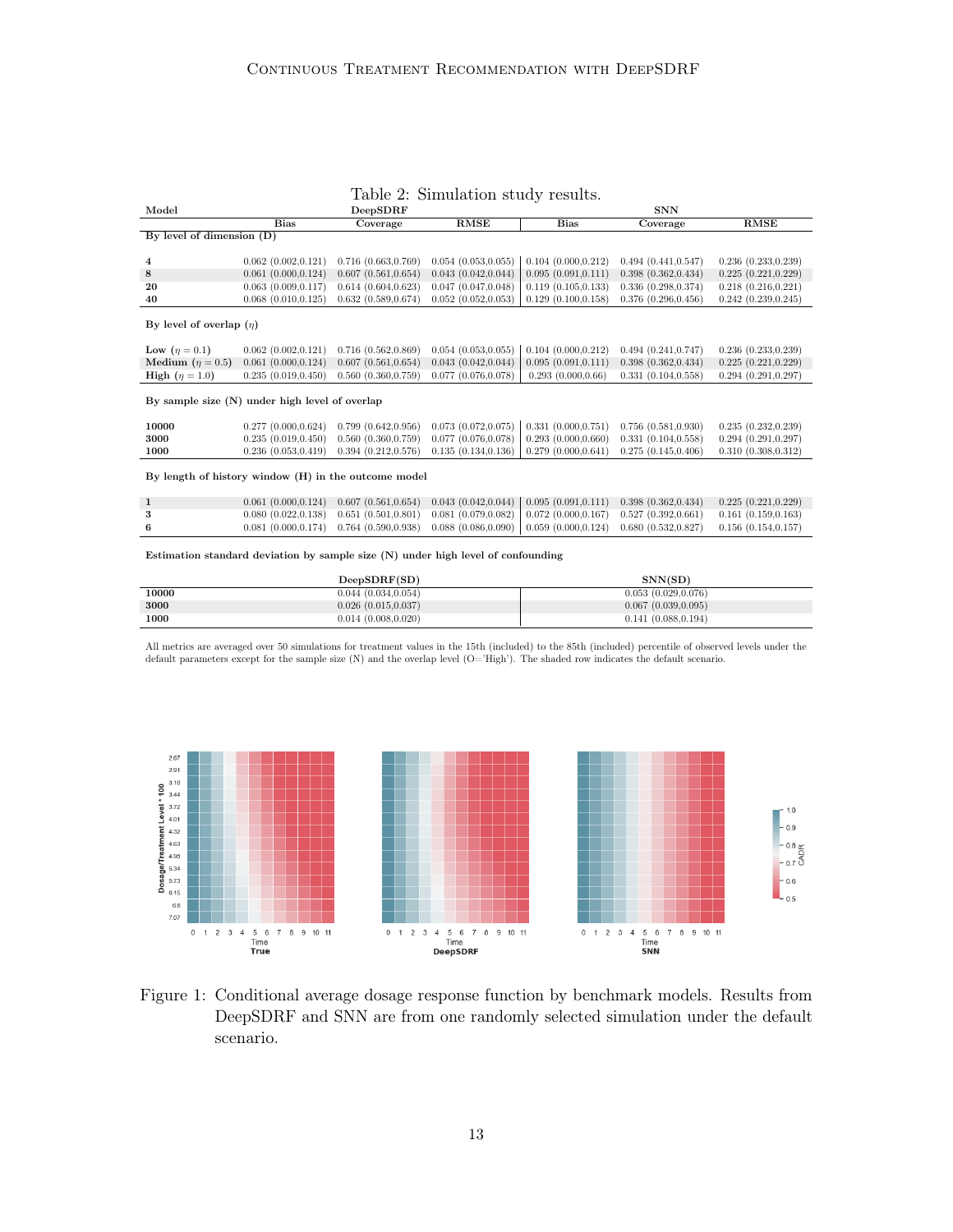### Zhu and Gallego

An interesting setting for testing causal model performance is to tweak the levels of overlap. In the second section of Table [2,](#page-12-0) we varied the level of overlap and kept all other parameters under the default setting and found that our estimation has declined accuracy when the level of overlap is high, but has a similar level of accuracy when the level of overlap is low or medium.

To improve the estimation performance under high overlap scenarios, we conducted an analysis with different sample sizes as shown in the third section of Table [2.](#page-12-0) Increasing the sample size from 3,000 to 10,000 has raised the coverage ratio from 0.560 (0.360,0.759) to 0.799 (0.642,0.956), but at the same time, the point estimation Bias for CADR when the sample size is 10, 000 is about 4% worse than the sample size of 3, 000. On the other hand, the RMSE for IDR are at similar levels when the sample size is 3, 000 and above.

The third section of Table [2](#page-12-0) examines the scenarios by including history windows from one time step to six time steps in the outcome model of DeepSDRF and SNN. As the GPS model in DeepSDRF has already captured, the historical information, including additional history in the outcome model of DeepSDRF does not improve the performance. In comparison, SNN uses the outcome model to capture the historical information and has improved performance with a longer history window.

The simulations with larger sample size achieved better coverage with higher estimation variance. As shown in the last section of Table [2,](#page-12-0) we saw the average standard deviation of the CADR estimations across samples is about doubled when the experiments have 10, 000 samples compared to the 3, 000 samples. In contrast to SNN, our estimation variance is increasing with sample size, but the level is lower.

In contrast to binary/discrete treatments, the evaluation of the dose response function for continuous treatments will face the challenge of estimating the penitential outcomes of rare treatment values. In Table [3,](#page-13-0) we conducted stress tests on rare values of treatment (i.e., the value falls below the 15th percentile (excluded) or above the 85th percentile (excluded) of the observed treatment values). Compared to Table [2,](#page-12-0) where the potential outcomes are assessed by more common values, the coverage ratios are about halved when the treatment values are in the lower 15th percentile, and when the treatment values are in the upper 15th percentile, the coverage ratios have declined by about a third. In both tails, DeepSDRF has higher accuracy and lower magnitude of degrading than SNN.

<span id="page-13-0"></span>

| Table 3: Stress test |                               |                          |                     |                              |                     |                     |  |  |  |  |
|----------------------|-------------------------------|--------------------------|---------------------|------------------------------|---------------------|---------------------|--|--|--|--|
| Model                |                               | DeepSDRF                 |                     |                              | <b>SNN</b>          |                     |  |  |  |  |
|                      | <b>Bias</b>                   | Coverage                 | RMSE                | <b>Bias</b>                  | Coverage            | RMSE                |  |  |  |  |
| D                    | Treatment percentile $< 0.15$ |                          |                     |                              |                     |                     |  |  |  |  |
| $\overline{4}$       | 0.240(0.202, 0.278)           | 0.410(0.315, 0.504)      | 0.115(0.114, 0.116) | 0.509(0.295.0.724)           | 0.259(0.133, 0.385) | 0.334(0.332, 0.336) |  |  |  |  |
| 8                    | 0.260(0.161, 0.359)           | 0.480(0.440, 0.520)      | 0.118(0.118, 0.119) | 0.577(0.324, 0.830)          | 0.175(0.033, 0.317) | 0.349(0.347, 0.351) |  |  |  |  |
| 20                   | 0.333(0.285.0.381)            | 0.449(0.408, 0.491)      | 0.117(0.116, 0.118) | 0.459(0.263, 0.655)          | 0.196(0.056, 0.337) | 0.354(0.352, 0.356) |  |  |  |  |
| 40                   | 0.337(0.243, 0.431)           | 0.372(0.300, 0.443)      | 0.133(0.132, 0.134) | 0.575(0.321, 0.829)          | 0.216(0.080, 0.353) | 0.361(0.359, 0.364) |  |  |  |  |
|                      |                               |                          |                     | Treatment percentile $>0.85$ |                     |                     |  |  |  |  |
| $\overline{4}$       | $0.078$ $(0.045, 0.111)$      | $0.568$ $(0.452, 0.683)$ | 0.122(0.121, 0.123) | 0.312(0.200, 0.424)          | 0.527(0.399, 0.655) | 0.332(0.329, 0.336) |  |  |  |  |
| 8                    | 0.085(0.034, 0.136)           | 0.487(0.443, 0.531)      | 0.153(0.152, 0.154) | 0.302(0.193, 0.410)          | 0.283(0.138, 0.429) | 0.315(0.311, 0.319) |  |  |  |  |
| 20                   | 0.060(0.039, 0.081)           | $0.442$ $(0.398, 0.487)$ | 0.063(0.063, 0.063) | 0.331(0.212, 0.449)          | 0.327(0.185, 0.469) | 0.350(0.346, 0.354) |  |  |  |  |
| 40                   | 0.063(0.032.0.094)            | 0.431(0.332,0.530)       | 0.063(0.062, 0.063) | $0.278$ $(0.177, 0.378)$     | 0.367(0.224, 0.511) | 0.314(0.310.0.317)  |  |  |  |  |

All metrics are averaged over 50 simulations for treatment values in the 15th (included) to the 85th (included) percentile of observed levels under the default parameters except for the sample size (N) and the confounding level (C='High'). The shaded row indicates the default scenario. The shaded rows indicate the default scenarios.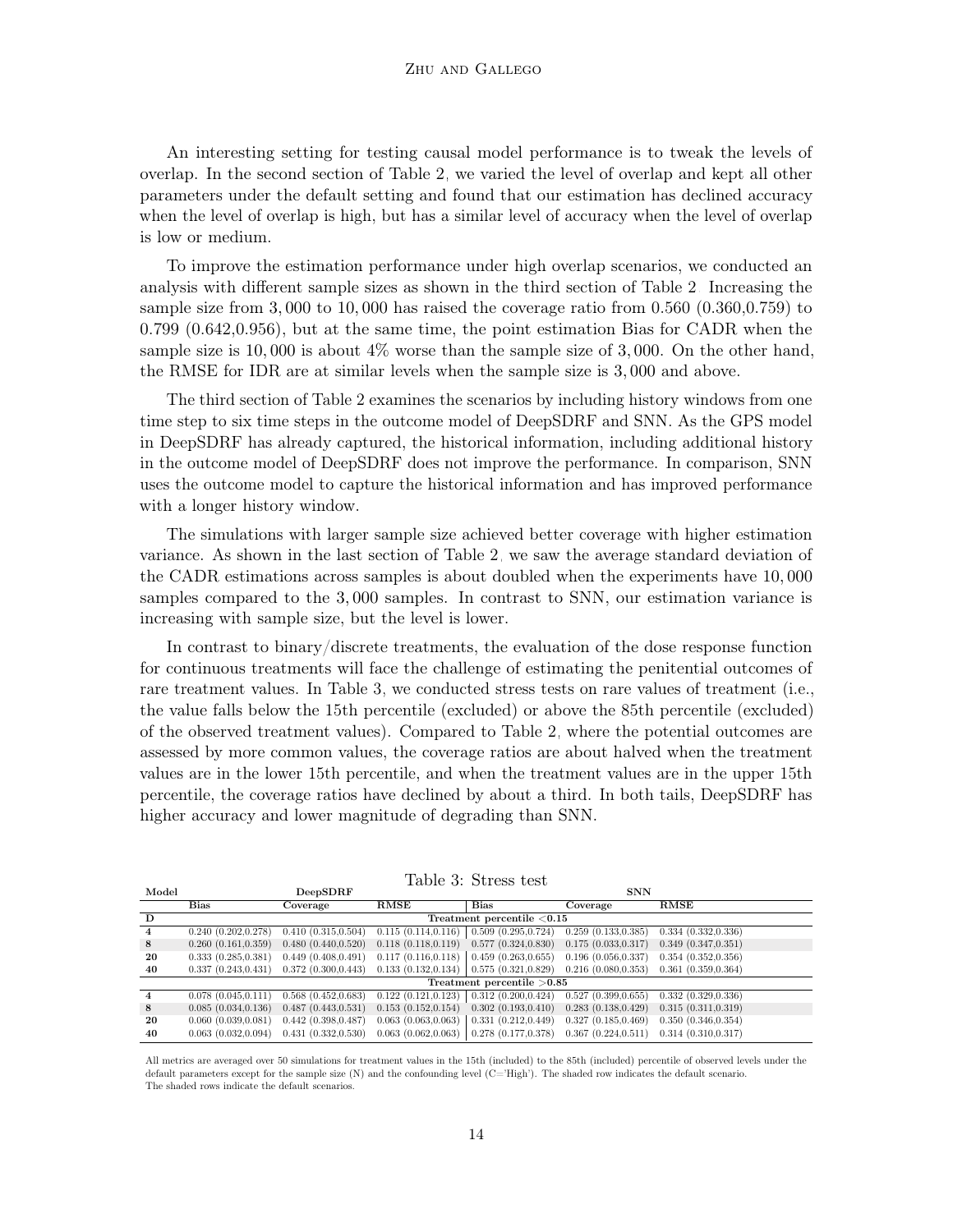Overall, we found DeepSDRF has stable performance regarding the sample dimension. At the cost of higher estimation variance, we can improve the model performance under high confounding scenarios by increasing the sample size. The separation between the GPS and outcome models makes the DeepSDRF insensitive to the historical windows modeled in the outcome model. The model has more reliable estimations for commonly observed treatment values.

#### 4.2 Continuous treatment recommendation performance

We applied DeepSDRF to recommend treatment to patients at the commencement of their follow-up. In the first section of Table [4,](#page-15-0) we record the distribution of the original and recommended treatments from one sample generated under the default scenario. The average recommended treatment by DeepSDRF using random search (RS) is 0.017 (0.0166,0.0169) and using reinforcement learning (RL) is 0.017(0.0167,0.0171). While using the SNN, the recommendation with RS is 0.014(0.0144,0.0145 and with RL is 0.014(0.0141,0.0143). Generally, there is minimal difference between the RS and RL values under both models. Using DeepSDRF, the average treatment value is 0.008 (0.0080,0.0082) higher than the original value.The variance of the recommended treatments is at the same level as the original treatment.



<span id="page-14-0"></span>Figure 2: Comparison of survival curves by recommendation schema. The depicted survival curves are averaged over 50 samples generated under the default scenario and following the optimal DeepSDRF or SNN recommendation in each sample.

The second section of Table [4](#page-15-0) summarises the average survival probability of DeepSDRF/SNNrecommended patients and the probability estimated using the original treatments. We visualise the corresponding survival curves in Figure [2.](#page-14-0) Following the recommended treatment plan from DeepSDRF, the average survival probability of the patients is  $0.816(0.806,0.826)$ , which is  $0.035(0.027,0.043)$  higher than the original plan, however the survival probability following SNN recommendations has negligible improvement compared to the original. In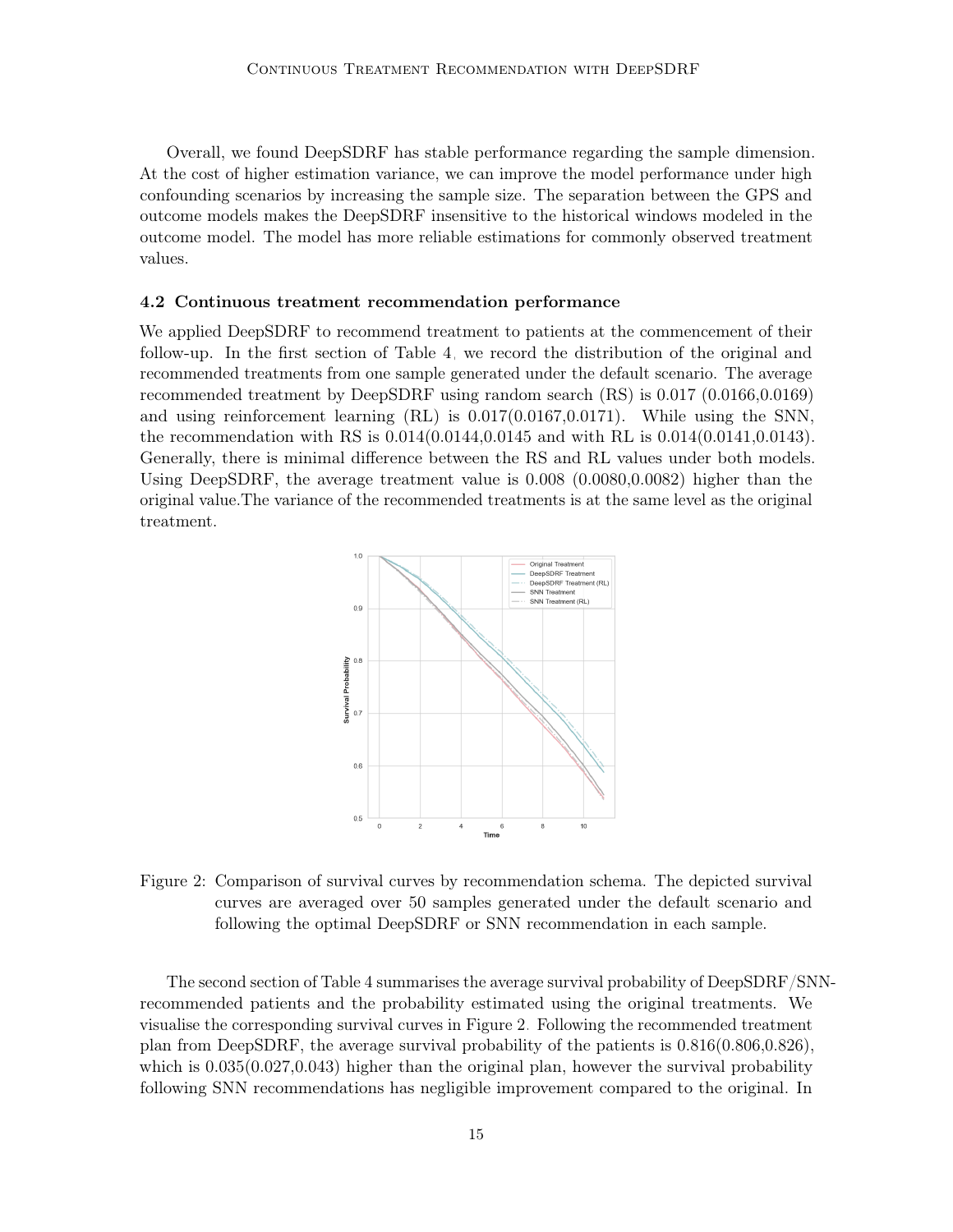|                             |                     | Default Model $(V = 0.5)$ |          |       | Medium Variance $(V = 1)$<br><b>High Variance</b> $(V = 2)$ |                   |        |                       |          |       |
|-----------------------------|---------------------|---------------------------|----------|-------|-------------------------------------------------------------|-------------------|--------|-----------------------|----------|-------|
|                             |                     | Mean (CI)                 | $5\%$    | 95%   | Mean (CI)                                                   | $5\%$             | $95\%$ | Mean (CI)             | $5\%$    | 95%   |
| DeepSDRF-Original           |                     | 0.008(0.0080.0.0082)      | 0.007    | 0.009 | 0.008(0.008.0.0083)                                         | 0.007             | 0.009  | 0.008(0.0079.0.0083)  | 0.006    | 0.011 |
| Original                    |                     | 0.009(0.0085.0.0088)      | 0.007    | 0.010 | 0.009(0.0085.0.0088)                                        | 0.006             | 0.011  | 0.009(0.0084.0.0088)  | 0.005    | 0.013 |
| DeepSDRF                    |                     | 0.017(0.0166.0.0169)      | 0.015    | 0.018 | 0.017(0.0166, 0.0169)                                       | 0.014             | 0.020  | 0.017(0.0165, 0.0170) | 0.014    | 0.022 |
| DeepSDRF (RL)               |                     | 0.017(0.0167.0.0171)      | 0.015    | 0.019 | 0.017(0.0166, 0.0171)                                       | 0.014             | 0.020  | 0.017(0.0166, 0.0172) | 0.013    | 0.023 |
| <b>SNN</b>                  |                     | 0.014(0.0144.0.0145)      | 0.014    | 0.015 | 0.014(0.0144.0.0145)                                        | 0.014             | 0.015  | 0.014(0.0144.0.0145)  | 0.014    | 0.015 |
| SNN (RL)                    |                     | 0.014(0.0141.0.0143)      | 0.013    | 0.015 | 0.014(0.0141, 0.0143)                                       | 0.013             | 0.016  | 0.014(0.0141.0.0143)  | 0.012    | 0.017 |
| <b>Outcome Distribution</b> |                     |                           |          |       |                                                             |                   |        |                       |          |       |
|                             | Overall             | Time 1                    |          |       |                                                             | Time 6<br>Time 12 |        |                       |          |       |
|                             | Mean (CI)           | Mean (CI)                 | $5\%$    | 95%   | Mean (CI)                                                   | $5\%$             | 95%    | Mean $(CI)$           | $5\%$    | 95%   |
| DeepSDRF-Original           | 0.035(0.027.0.043)  | 0.010(0.008, 0.012)       | $-0.003$ | 0.010 | 0.043(0.035, 0.052)                                         | $-0.021$          | 0.075  | 0.049(0.039, 0.060)   | $-0.036$ | 0.113 |
| Original                    | 0.781(0.769, 0.793) | 0.970(0.967.0.972)        | 0.969    | 0.988 | 0.764(0.755.0.773)                                          | 0.723             | 0.854  | 0.538(0.528.0.549)    | 0.455    | 0.653 |
| DeepSDRF                    | 0.816(0.806, 0.826) | 0.980(0.978.0.982)        | 0.979    | 0.989 | 0.807(0.801, 0.813)                                         | 0.787             | 0.858  | 0.587(0.580.0.595)    | 0.545    | 0.661 |
| DeepSDRF (RL)               | 0.823(0.813, 0.832) | 0.982(0.980.0.983)        | 0.981    | 0.990 | 0.815(0.810.0.821)                                          | 0.795             | 0.867  | 0.598(0.591, 0.605)   | 0.555    | 0.673 |
| <b>SNN</b>                  | 0.788(0.770, 0.806) | 0.969(0.961.0.978)        | 1.000    | 1.000 | 0.774(0.755, 0.793)                                         | 0.697             | 0.969  | 0.545(0.529.0.560)    | 0.406    | 0.723 |
| SNN (RL)                    | 0.782(0.764, 0.800) | 0.968(0.959.0.976)        | 0.998    | 0.998 | 0.766(0.748.0.785)                                          | 0.690             | 0.959  | 0.535(0.519, 0.550)   | 0.398    | 0.710 |

<span id="page-15-0"></span>Table 4: Recommendation benchmark<br>Recommendation Distribution

Recommendation distribution: The treatment values are depicted from one sample of 3000 patients under the default scenario. Abbreviations: RL, reinforcement learning; CI, 95% confidence interval; 5%, the 5th quantile; 95%, the 95th quantile.

Table [4,](#page-15-0) we also observe that the standard deviation of the DeepSDRF outcomes is lower, where the difference between the higher and lower bound of the 95% confidence intervals is 0.004 and the original one is 0.024.

## 5. Empirical Results

We apply the random search technique to DeepSDRF in all empirical studies due to its higher efficiency compared to reinforcement learning. Table 5 presents the results.

| rable 5. Emplement study results. |                               |       |       |                                      |          |         |  |  |
|-----------------------------------|-------------------------------|-------|-------|--------------------------------------|----------|---------|--|--|
| Study                             | a.eRI Vasopressor             |       |       | b. eRI Early Discharge               |          |         |  |  |
|                                   | Mean (CI)                     | $5\%$ | 95%   | Mean $(CI)$                          | 5%       | 95%     |  |  |
|                                   |                               |       |       |                                      |          |         |  |  |
| Treatment                         | Vasopressor Dosage, µg/kg/min |       |       | Length of Stay, hours                |          |         |  |  |
| Original                          | 0.147(0.142, 0.152)           | 0.016 | 0.196 | 71.53(70.457,72.614)                 | 48.00    | 96.00   |  |  |
| DeepSDRF                          | 1.059(1.046, 1.071)           | 1.15  | 1.338 | 46.77(45.719,47.834)                 | 30.53    | 51.76   |  |  |
| DeepSDRF-Original                 | 0.911(0.896, 0.926)           | 0.913 | 1.271 | $-24.75(-26.157,-23.361)$            | $-48.78$ | $-2.66$ |  |  |
|                                   |                               |       |       |                                      |          |         |  |  |
| Outcome                           | Death                         |       |       | Death/Discharge to non-home premises |          |         |  |  |
|                                   |                               |       |       |                                      |          |         |  |  |
| <b>Original Outcome</b>           | 0.939(0.938.0.94)             | 0.898 | 0.985 | 0.574(0.562, 0.586)                  | 0.286    | 0.858   |  |  |
| <b>Improved Outcome</b>           | 0.982(0.981, 0.983)           | 0.988 | 0.999 | 0.645(0.634, 0.656)                  | 0.401    | 0.929   |  |  |
| <b>Outcome Difference</b>         | 0.043(0.042, 0.044)           | 0.001 | 0.070 | 0.071(0.063, 0.079)                  | $-0.009$ | 0.145   |  |  |

<span id="page-15-1"></span>Table 5: Empirical study results.

CI, 95% confidence interval; 5%, the 5th quantile; 95%, the 95th quantile.

The sepsis case study features a high level of overlap in tertiles of vasopressor dosage : 0.000 to 0.001, 0.001 to 0.075, and above 0.075  $\frac{\mu g}{\text{kg}}/\frac{\text{m}}{\text{m}}$ . There is only 5.6% of patients in the comparison of the middle tertile versus others who lack the overlap in values of the GPS close to zero (see Appendix E). Figure [3a](#page-16-0) shows the distribution of the estimated value of the clinicians' actions and the DeepSDRF policy tested on the eRI cohort. The values of clinicians' policy were averaged at  $0.147(0.142,0.152)$  and the DeepSDRF policies were estimated at and 1.059(1.046,1.071). Figure [3b](#page-16-0) shows the distribution of patient outcomes according to clinicians' and DeepSDRF policies. On average, the DeepSDRF recommended patients are 4.3% (4.20%,4.40%) more likely to survive during their course of stay in ICU.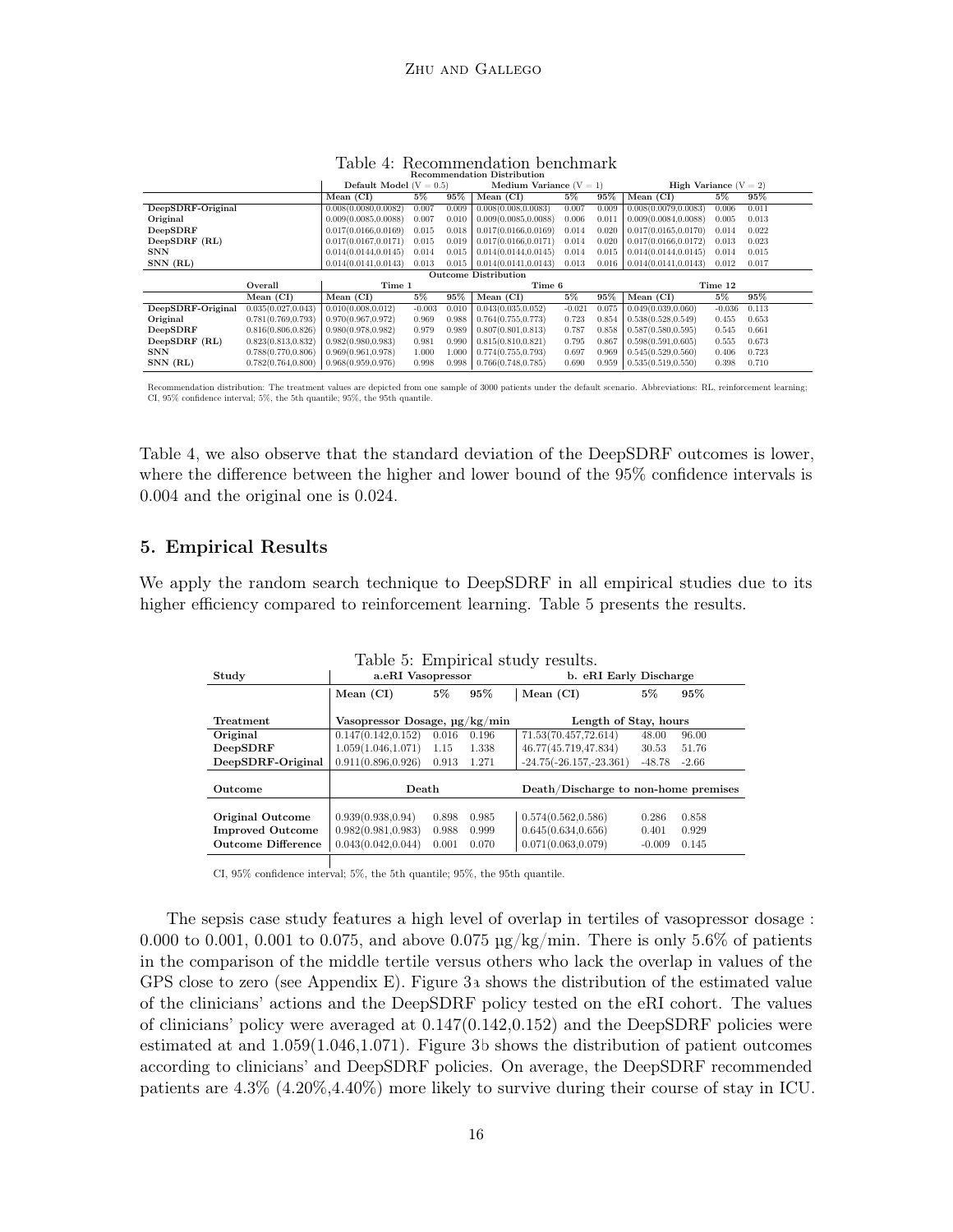The response contour in Figure [3c](#page-16-0) is monotonic, where a higher dosage (ceteris paribus) of the vasopressor is expected to result in better survival outcomes.



<span id="page-16-0"></span>Figure 3: Results for optimal vasopressor dosage for sepsis in intensive care.

## 5.1 Empirical performance with moderate overlap: the health econometric evaluation of the time to introduce a Step Down Unit

Figure [4a](#page-17-0) shows the empirical distribution of the ICU length of stay (LoS, hours) before the transfer to the SDUs, while Table [5c](#page-15-1) describes the recommended LoS. The average hours in ICU following DeepSDRF is 24.75(26.157,23.361) shorter than the observed one. We assessed the estimated GPS in Appendix E using the overlap in tertiles of the LoS: 0.0 to 48.0, 48.1 to 80.0, and above 80.1 hours. Over the follow-up period, it appears that there is 16.2% of patients in the comparison of the middle tertile versus the others, for whom there is a lack of overlap in values of the GPS close to zero. The average probability of being discharged to home has been improved by  $7.1\%$  (6.30%,  $7.91\%$ ) following the DeepSDRF suggestions. The relationship between the LoS and the discharge outcome seems to be U-shaped (Figure [4b](#page-17-0) and [4c](#page-17-0)). However, the CADRs for LoS other than 36 hours find themselves decline below 50% after 96 hours since discharge from ICU, that is, the patients are unlikely to be discharged to home after 4 days in SDU and more than 36 hours in ICU.

### 6. Discussion

This work introduces the Deep Survival Dose Response Function (DeepSDRF) and illustrates its performance in simulation and empirical examples. Overall, DeepSDRF achieves nominal performance for estimating the continuous treatment effects on time-to-event outcomes. To be consistent with other outcomes, we term the dose response surface for survival curves associated with a given value of continuous exposure as the survival conditional average dose response (CADR) function.

We applied DeepSDRF to construct treatment recommenders so that selection bias from measured confounders can be mitigated. These bias is perilous when there is a significant lack of support in the examined cohorts, where patients with critical conditions, regardless of treatment, frequently experienced adverse outcomes. This leads to the learned policy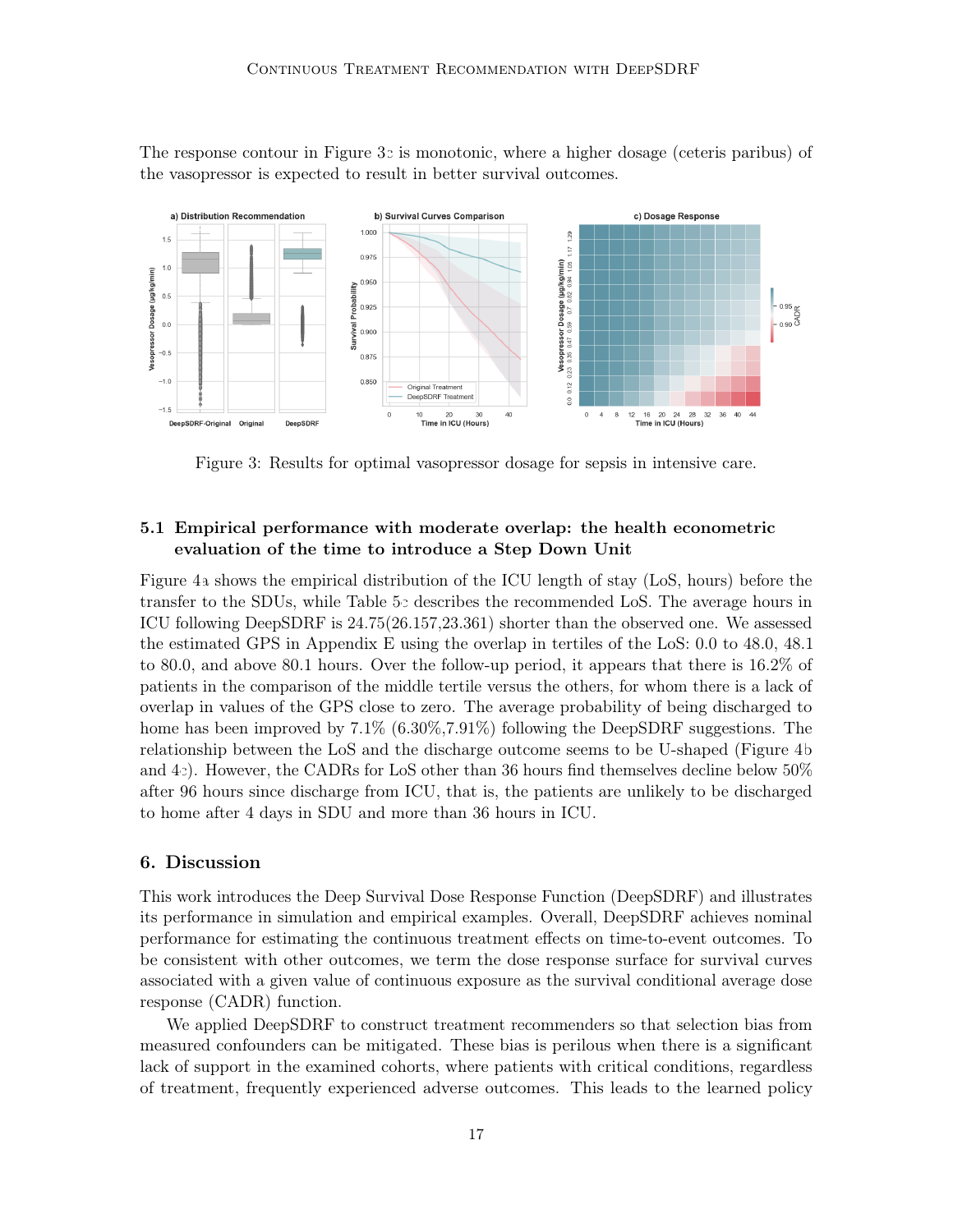

<span id="page-17-0"></span>Figure 4: Step Down Unit timing.

suggesting no treatment or treatment that physicians would never do. And measures such as importance sampling and U-Curve share the same failure when evaluating the policy, given there is no similar patient under different treatment conditions [Gottesman et al.](#page-22-12) [\(2018\)](#page-22-12) (i.e., lack of overlapping). DeepSDRF uses the GPS to adjust the expected outcomes of patients in terms of survival curves for potential confounders which is not considered in conventional predictive algorithm. In this study, covariate balance following adjustment with the GPS did not improve for all subgroups (indicated by the tertiles of treatment levels that lack support). An alternative loss function for the DeepSDRF could explicitly consider a metric that takes into account the balance achieved.

This work provokes areas of further research. Our data adaptive neural network avoids the misspecification of both the outcome and GPS models but is not capable of improving estimation when the data lacks overlapping among treatment levels. Future simulation studies could examine the sensitivity of the survival CADR function to unmeasured confounding, which is a major cause of the lack of overlapping. Second, the treatment effect estimation and the associated recommendation provided by DeepSDRF is based on a fixed window of historical covariates, future studies can extend this procedure to multiple rolling windows of history given it is possible to change the treatment policy during the estimation period.

## Acknowledgments

This work was supported by National Health and Medical Research Council, project grant no. 1125414.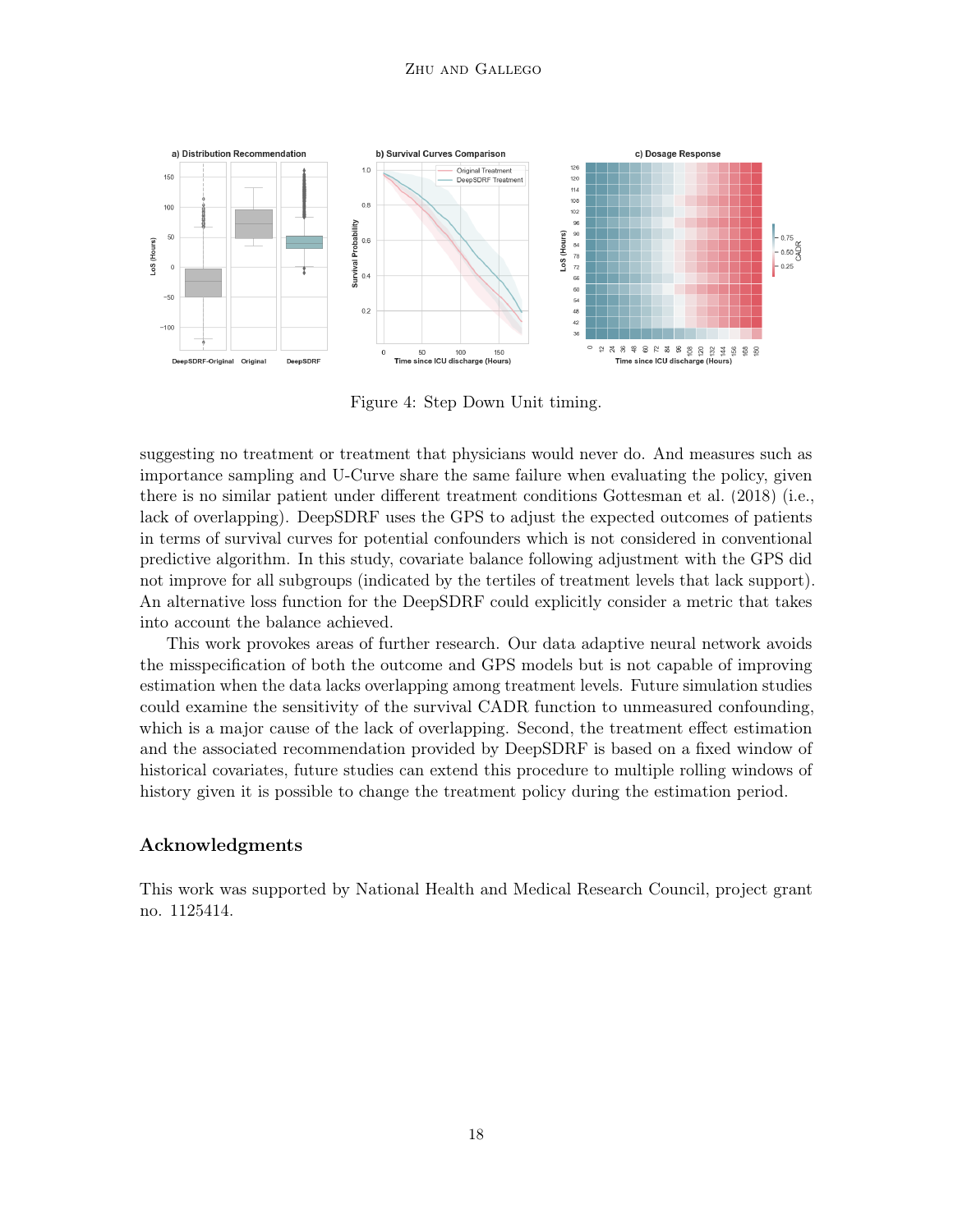## A. Analytical solution of the treatment effect

The marginal mean of  $h(a, t)$  given  $j \in [1, 2, \ldots, D]$  and  $k \in [1, 2, \ldots, D]$ , where D is the dimension of the covariate space, is obtained as follows:

$$
\mathbb{E}[\mathbb{E}[h(a,t)|X]] = \mathbb{E}[a + \sum_{j} x_j e^{-\sum_{j} x_j a}] = a + \int_0^\infty \sum_{j} x_j e^{-\sum_{j} x_j a} \cdot \prod_{j} e^{-x_j} dx_j
$$
  
=  $a + \frac{D}{(a+1)^{D+1}}$  (10)

where the integration term can be simplified as:

$$
\sum_{j} \prod_{k:k \neq j} \int_{0}^{\infty} \left[ e^{-\sum_{k} x_{k}(a+1)} \int_{0}^{\infty} x_{j} e^{-x_{j}(a+1)} dx_{j} \right] dx_{k}
$$
\n
$$
= \sum_{j} \frac{1}{(a+1)^{D+1}} \prod_{k:k \neq j} \int_{0}^{\infty} \left[ e^{-\sum_{k} x_{k}(a+1)} \underbrace{\int_{0}^{\infty} x_{j} e^{-x_{j}(a+1)} dx_{j}(a+1)}_{= \Gamma(2)=1} \right] dx_{k}(a+1)
$$

### B. Continuous outcome experiment

We compared the treatment effect estimation performance between general linear model (GLM) and nonparametric neural networks (NN) in the setting of continuous interventions and outcomes. In particular, we examined three types of models to illustrate the improvement achieved by NN, which are NN for both GPS and outcome models; GLM for the GPS model and NN for the outcome model; and GLM for both GPS and outcome models. In this continuous outcome experiment, we simulate the conditional distribution of an outcome Y given X similar to Example 1 in the main study:

$$
Y(a)|X \sim N(a+\sum_j x_j e^{-\sum_j ax_j}, 1), j \in 1, 2, \ldots, D,
$$

where  $a \sim N(0, 1)$  is the value of continuous treatment and D is the dimension of the covariate space. Suppose also that the marginal distributions of  $X$  are unit exponential. The marginal mean of  $Y(a)$  is obtained by integrating out the covariates to get

$$
\mathbb{E}[Y] = \mathbb{E}[\mathbb{E}[Y|X]] = a + \frac{D}{(a+1)^{D+1}}
$$

we present the results at  $D = 6$  in Table [6.](#page-19-0)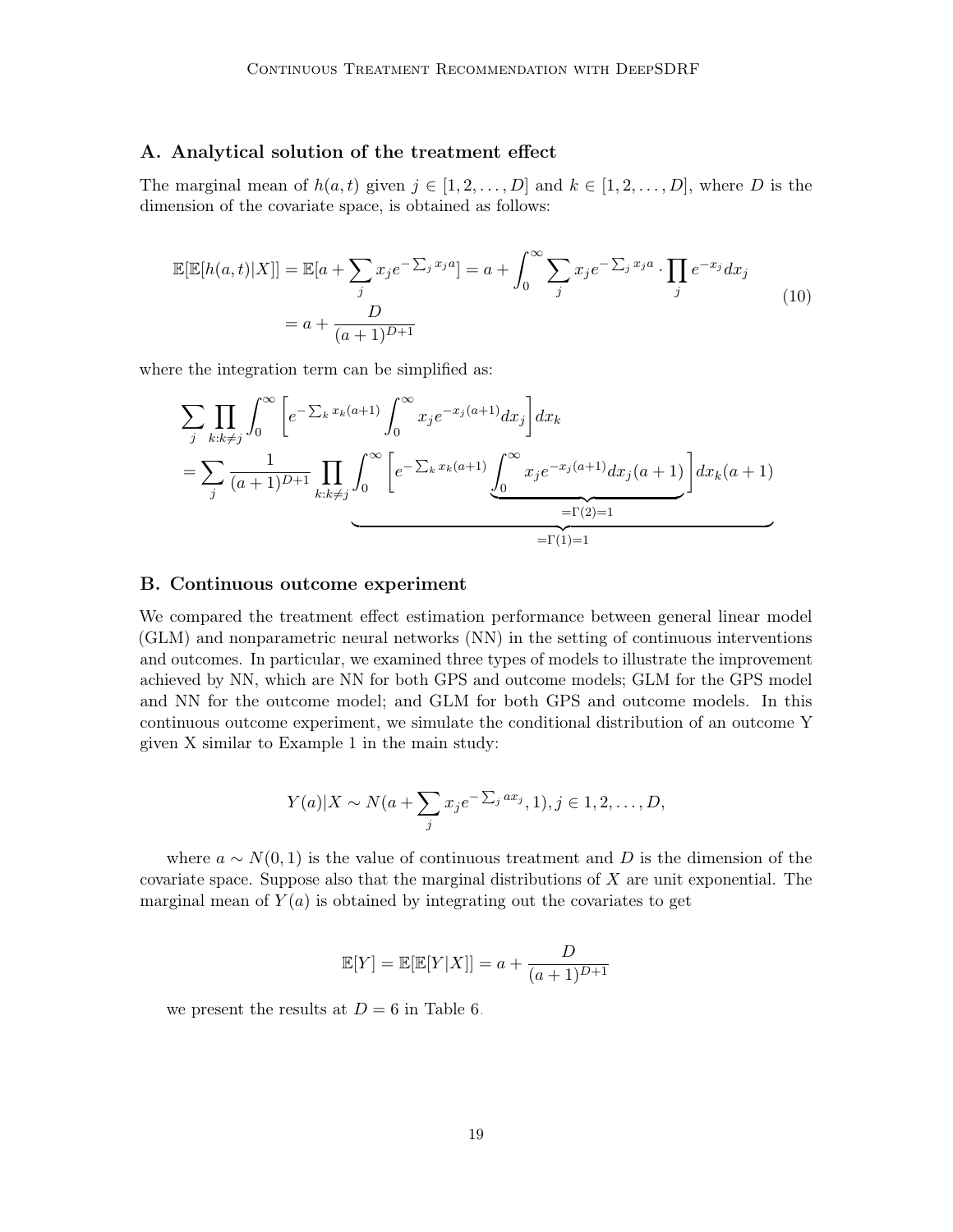<span id="page-19-0"></span>Table 6: Experiment results for continuous outcome

|             | NN                                    |       | $NN+Linear$                                |       | Linear |       |  |
|-------------|---------------------------------------|-------|--------------------------------------------|-------|--------|-------|--|
|             | Bias $(\%)$                           |       | RMSE Bias $(\%)$ RMSE Bias $(\%)$          |       |        | RMSE  |  |
|             | Correct linear GPS and outcome models |       |                                            |       |        |       |  |
| $N = 1000$  | 8.838                                 | 2.072 | 4.230                                      | 0.750 | 1.270  | 0.313 |  |
| $N = 3000$  | 5.231                                 | 1.058 | 2.164                                      | 0.686 | 1.227  | 0.324 |  |
| $N = 10000$ | 1.093                                 | 0.271 | 1.300                                      | 0.239 | 1.238  | 0.304 |  |
|             |                                       |       | Misspecified linear GPS and outcome models |       |        |       |  |
| $N = 1000$  | 8.838                                 | 2.072 | 9.465                                      | 3.750 | 15.668 | 3.313 |  |
| $N = 3000$  | 5.231                                 | 1.058 | 7.172                                      | 2.686 | 15.581 | 3.327 |  |
| $N = 10000$ | 1.093                                 | 0.271 | 5.219                                      | 2.239 | 15.463 | 3.304 |  |

Abbreviations: NN: neural network GPS and outcome models; NN+Linear: linear GPS model and neural network outcome model: Linear: linear GPS and outcome models.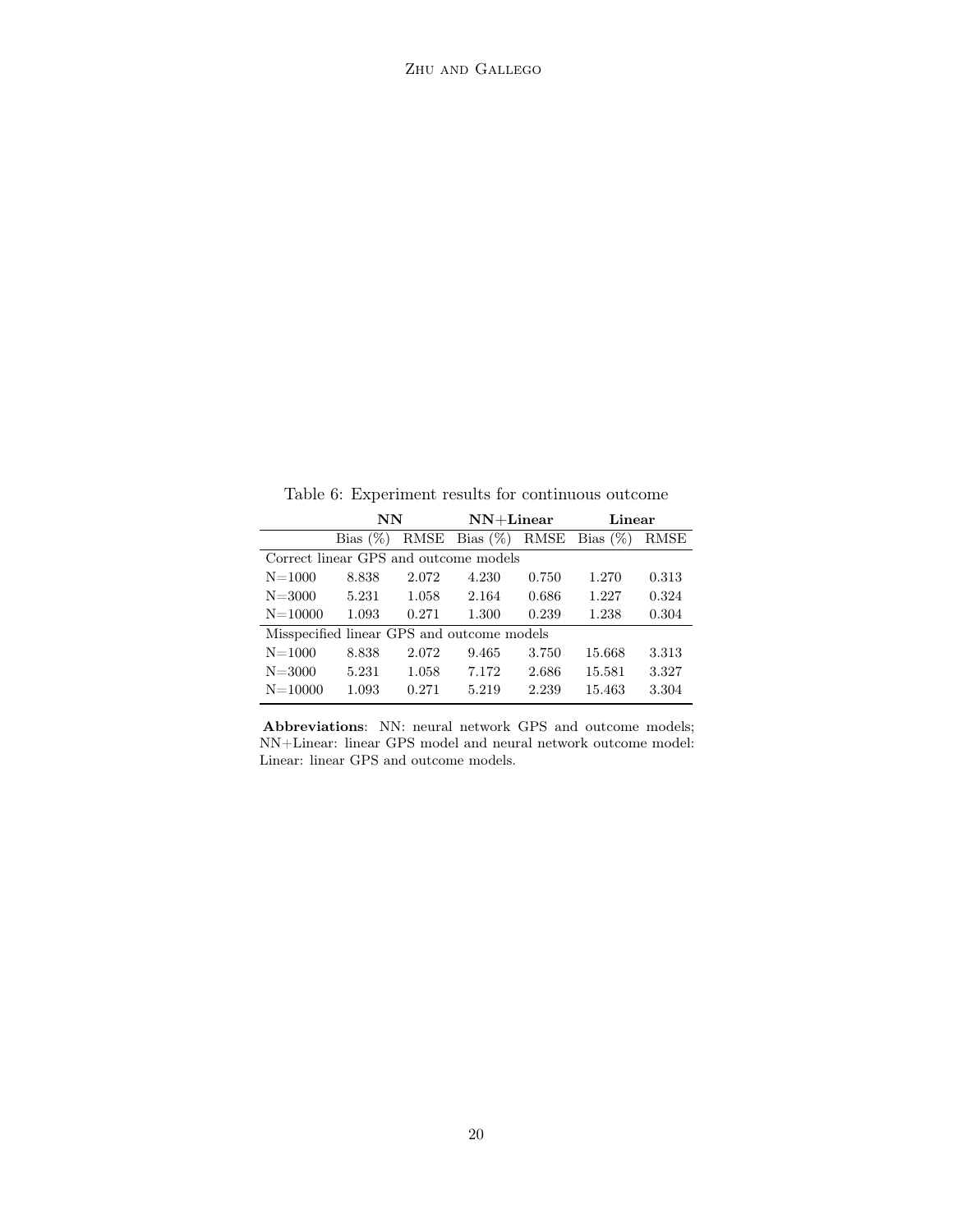|                                        | Count        | Mean       | SD          | $\bf 0.25$ | $\bf 0.75$ |
|----------------------------------------|--------------|------------|-------------|------------|------------|
| Unique ID                              | 3527         |            |             |            |            |
| Rows                                   | 22147        |            |             |            |            |
| Discharge ( $0=$ Other, 1=Home)        | 1310 (37.1%) |            |             |            |            |
| <b>ICU Hours</b>                       |              | 25.13      | 13.899      | 16.00      | 32.00      |
| Follow-Up Hours                        |              | 58.87      | 41.384      | 24.00      | 84.00      |
| Surgery                                | 205 (5.8%)   |            |             |            |            |
| Age                                    |              | 65.03      | 14.374      | 57.00      | 76.00      |
| Gender (1 = Male, $0 =$ Female)        | 2010 (57.0%) | 0.57       | 0.495       | 0.00       | 1.00       |
| Glasgow Coma Scale (GCS)               |              | 169.88     | 13.855      | 162.60     | 178.00     |
| Heart Rate $(Bp/S)$                    |              | 67.26      | 38.184      | 61.36      | 92.50      |
| Spo2 $(\%)$                            |              | 69.67      | 43.313      | $0.00\,$   | 97.80      |
| Respiratory Rate (Breaths/Min)         |              | 15.16      | 9.251       | 12.00      | $21.00\,$  |
| Non-Invasive BP Systolic (Mmhg)        |              | 81.49      | 61.090      | $0.00\,$   | 128.50     |
| Non-Invasive BP Diastolic (Mmhg)       |              | 43.07      | 32.749      | 0.00       | 68.25      |
| Non-Invasive BP Mean (Mmhg)            |              | 51.33      | 40.325      | $0.00\,$   | 83.00      |
| Temperature (Celsius)                  |              | 8.88       | 15.758      | 0.00       | 0.00       |
| Shock Index                            |              | 0.46       | 0.364       | $0.00\,$   | 0.74       |
| Sodium (Mmol/L)                        |              | 18.29      | 46.881      | 0.00       | $0.00\,$   |
| Potassium (Mmol/L)                     |              | 0.58       | 1.422       | 0.00       | 0.00       |
| Chloride (Mmol/L)                      |              | 13.47      | 34.741      | 0.00       | 0.00       |
| Glucose $(Mg/Dl)$                      |              | 17.34      | 48.259      | 0.00       | 0.00       |
| Blood Urea Nitrogen (BUN, Mg/Dl)       |              | 3.63       | 11.954      | 0.00       | 0.00       |
| Creatinine $(Mg/Dl)$                   |              | 0.17       | 0.598       | $0.00\,$   | 0.00       |
| Magnesium $(Mg/Dl)$                    |              | 0.11       | 0.470       | 0.00       | 0.00       |
| Calcium $(Mg/Dl)$                      |              | 1.10       | 2.857       | $0.00\,$   | 0.00       |
| Total Bilirubin (Mg/Dl)                |              | 0.02       | 0.230       | 0.00       | 0.00       |
| AST (SGOT) (Units/L)                   |              | 1.53       | 19.613      | 0.00       | 0.00       |
| ALT (SGPT) (Units/L)                   |              | 2.42       | 35.095      | 0.00       | 0.00       |
| Albumin $(G/Dl)$                       |              | 0.09       | 0.502       | 0.00       | 0.00       |
| Hgb (G/Dl)                             |              | 1.22       | 3.392       | 0.00       | 0.00       |
| White Blood Cell Count (K/Mcl)         |              | 1.24       | 3.786       | 0.00       | 0.00       |
| Platelets Count (K/Mcl)                |              | 22.56      | 71.265      | 0.00       | 0.00       |
| Partial Thromboplastin Time (PTT, Sec) |              | $0.65\,$   | 6.665       | 0.00       | 0.00       |
| Prothrombin Time (PT, Sec)             |              | 0.74       | 3.894       | 0.00       | 0.00       |
| International Normalized Ratio (INR)   |              | 0.07       | 0.359       | 0.00       | 0.00       |
| Arterial Ph                            |              | 0.09       | 0.806       | 0.00       | 0.00       |
| Pao2 (Mmhg)                            |              | 1.08       | 11.157      | $0.00\,$   | $0.00\,$   |
| Paco2 (Mmhg)                           |              | $\rm 0.59$ | 5.621       | $0.00\,$   | $0.00\,$   |
| Base Excess (Meq/L)                    |              | 0.03       | 0.746       | $0.00\,$   | 0.00       |
| Fio2 $(\%)$                            |              | $0.30\,$   | 3.836       | $0.00\,$   | $0.00\,$   |
| $HCO3$ (Mmol/L)                        |              | $0.28\,$   | $2.899\,$   | $0.00\,$   | 0.00       |
| Lactate $(Mmol/L)$                     |              | $0.01\,$   | $0.133\,$   | $0.00\,$   | $0.00\,$   |
| Pre-Admission Fluid Input (Ml)         |              | 189.00     | $753.541\,$ | $0.00\,$   | 10.00      |
| Pre-Admission Fluid Output (Ml)        |              | 173.14     | 532.887     | $0.00\,$   | $50.00\,$  |
| Pre-Admission Balance (MI)             |              | $15.86\,$  | 760.122     | $0.00\,$   | $0.00\,$   |
| Fluid Input (Ml/4 Hours)               |              | 0.38       | 24.256      | $0.00\,$   | $0.00\,$   |
| Fluid Output (Ml/4 Hours)              |              | $0.28\,$   | 15.470      | $0.00\,$   | $0.00\,$   |
| Fluid Balance (Ml/4 Hours)             |              | 0.11       | 22.352      | $0.00\,$   | $0.00\,$   |

Table 7: Descriptive statistics for case study 3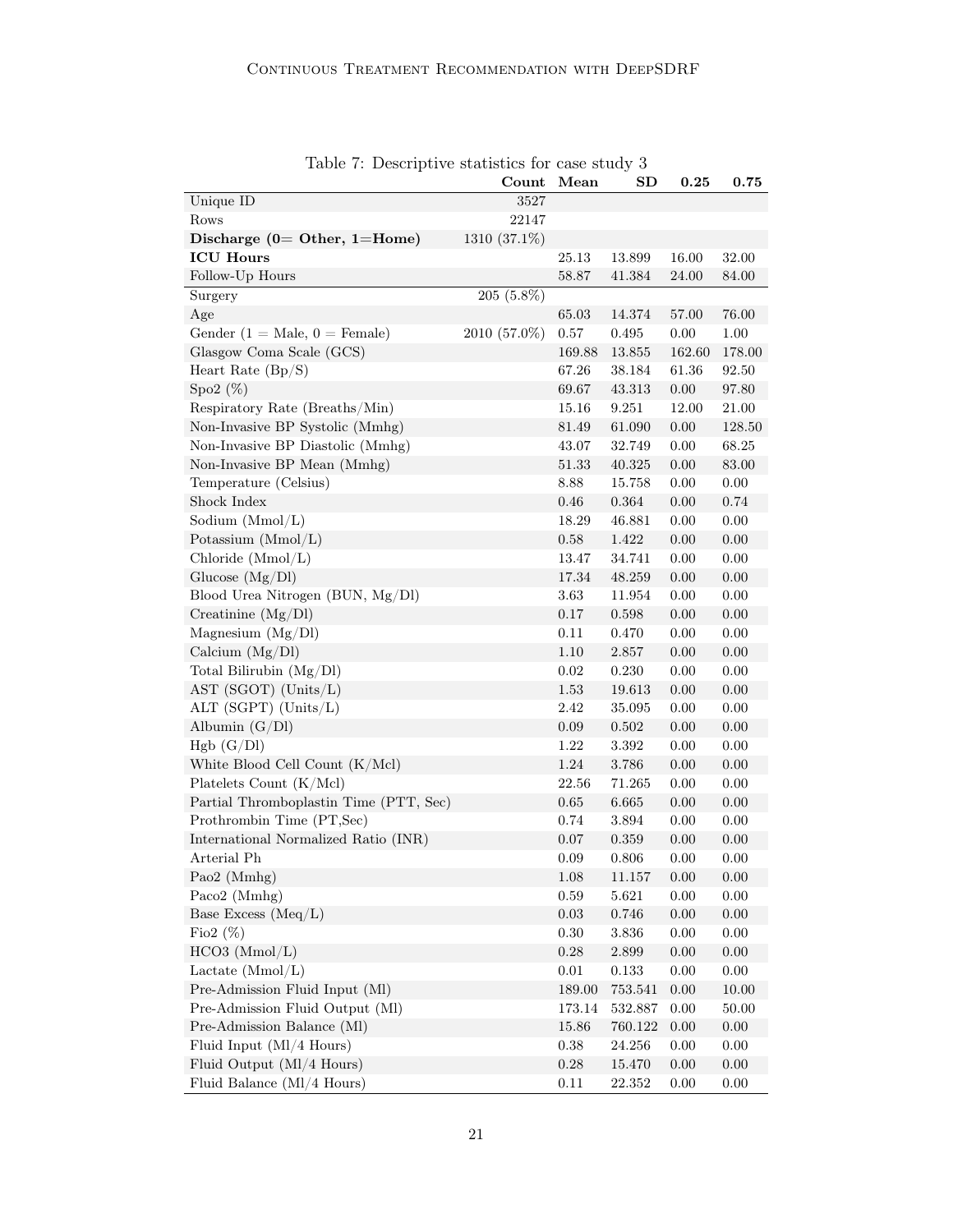

## C. Additional results for emprical studies

Figure 5: Overlap, based on the GPS estimated at medians of tertiles of the ICU length of stay distribution (eRI Vasopressor)



Figure 6: Overlap, based on the GPS estimated at medians of tertiles of the ICU length of stay distribution (eRI Early Discharge)

## References

- <span id="page-21-1"></span>Martin Abadi, Ashish Agarwal, Paul Barham, Eugene Brevdo, Zhifeng Chen, Craig Citro, Greg S Corrado, Andy Davis, Jeffrey Dean, Matthieu Devin, et al. Tensorflow: Large-scale machine learning on heterogeneous distributed systems. arXiv preprint arXiv:1603.04467, 2016.
- <span id="page-21-0"></span>Mor Armony, Carri W Chan, and Bo Zhu. Critical care in hospitals: When to introduce a step down unit. Product Oper Manag, 2013.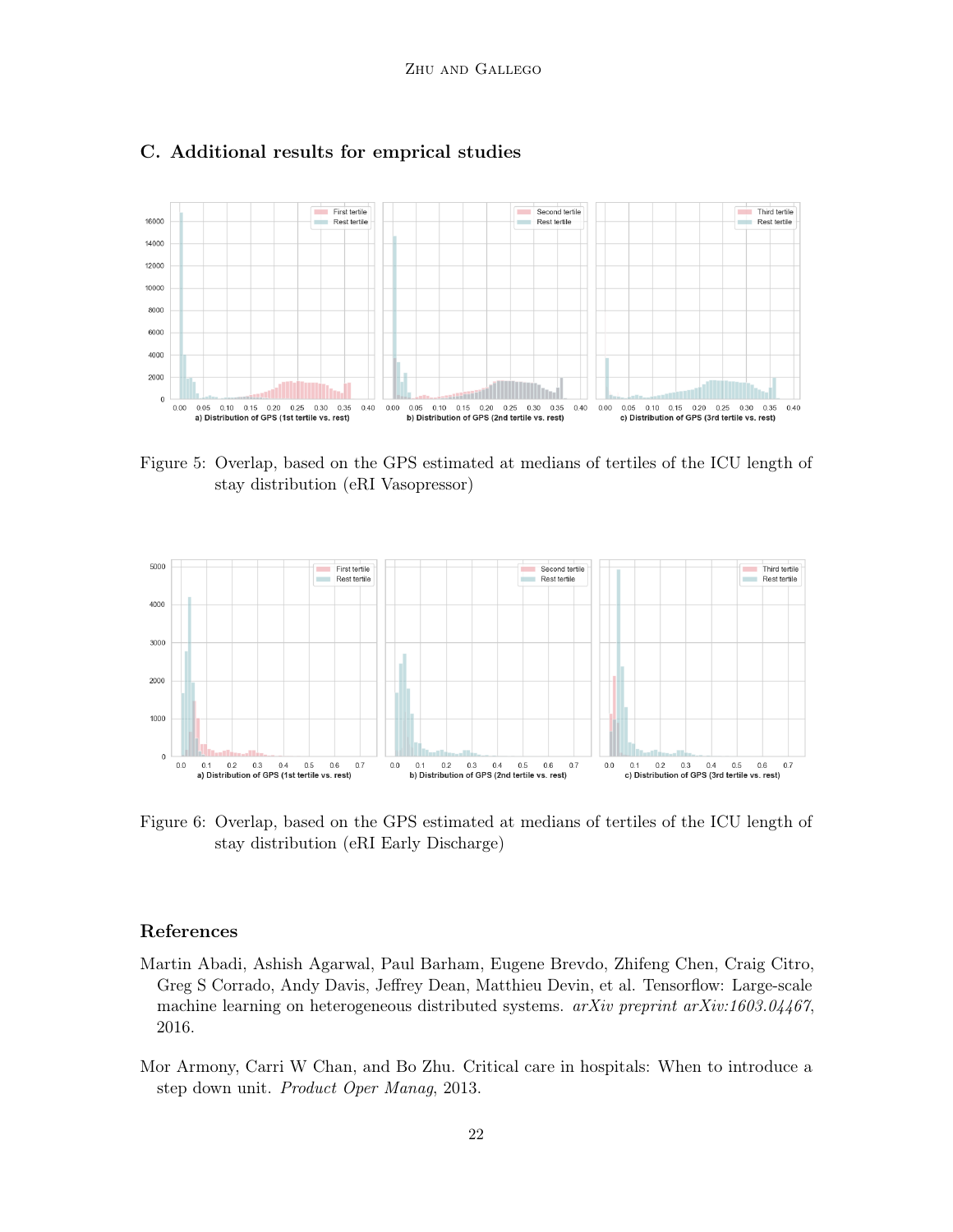- <span id="page-22-3"></span>Peter C Austin. Assessing the performance of the generalized propensity score for estimating the effect of quantitative or continuous exposures on survival or time-to-event outcomes. Statistical methods in medical research, 28(8):2348–2367, 2019.
- <span id="page-22-1"></span>Michela Bia and Alessandra Mattei. A stata package for the estimation of the dose-response function through adjustment for the generalized propensity score. The Stata Journal, 8(3): 354–373, 2008.
- <span id="page-22-11"></span>Zhengping Che, Sanjay Purushotham, Kyunghyun Cho, David Sontag, and Yan Liu. Recurrent neural networks for multivariate time series with missing values. Scientific reports, 8(1): 1–12, 2018.
- <span id="page-22-9"></span>Junyoung Chung, Caglar Gulcehre, KyungHyun Cho, and Yoshua Bengio. Empirical evaluation of gated recurrent neural networks on sequence modeling. *arXiv preprint* arXiv:1412.3555, 2014.
- <span id="page-22-5"></span>Antonio F Galvao and Liang Wang. Uniformly semiparametric efficient estimation of treatment effects with a continuous treatment. Journal of the American Statistical Association, 110(512):1528–1542, 2015.
- <span id="page-22-12"></span>Omer Gottesman, Fredrik Johansson, Joshua Meier, Jack Dent, Donghun Lee, Srivatsan Srinivasan, Linying Zhang, Yi Ding, David Wihl, and Xuefeng Peng. Evaluating reinforcement learning algorithms in observational health settings.  $a\overline{r}Xiv$  preprint  $a\overline{r}Xiv:1805.12298$ . 2018.
- <span id="page-22-4"></span>Jennifer L Hill. Bayesian nonparametric modeling for causal inference. Journal of Computational and Graphical Statistics, 20(1):217–240, 2011.
- <span id="page-22-0"></span>Keisuke Hirano and Guido W Imbens. The propensity score with continuous treatments. Applied Bayesian modeling and causal inference from incomplete-data perspectives, 226164: 73–84, 2004.
- <span id="page-22-2"></span>Kosuke Imai and David A Van Dyk. Causal inference with general treatment regimes: Generalizing the propensity score. Journal of the American Statistical Association, 99 (467):854–866, 2004.
- <span id="page-22-7"></span>Guido W Imbens. The role of the propensity score in estimating dose-response functions. Biometrika, 87(3):706–710, 2000.
- <span id="page-22-8"></span>Rafael Izbicki and Ann B Lee. Converting high-dimensional regression to high-dimensional conditional density estimation. Electronic Journal of Statistics, 11(2):2800–2831, 2017.
- <span id="page-22-10"></span>Matthieu Komorowski, Leo A Celi, Omar Badawi, Anthony C Gordon, and A Aldo Faisal. The artificial intelligence clinician learns optimal treatment strategies for sepsis in intensive care. Nature medicine, 24(11):1716–1720, 2018.
- <span id="page-22-6"></span>Romain Neugebauer and Mark van der Laan. Nonparametric causal effects based on marginal structural models. Journal of Statistical Planning and Inference, 137(2):419–434, 2007.